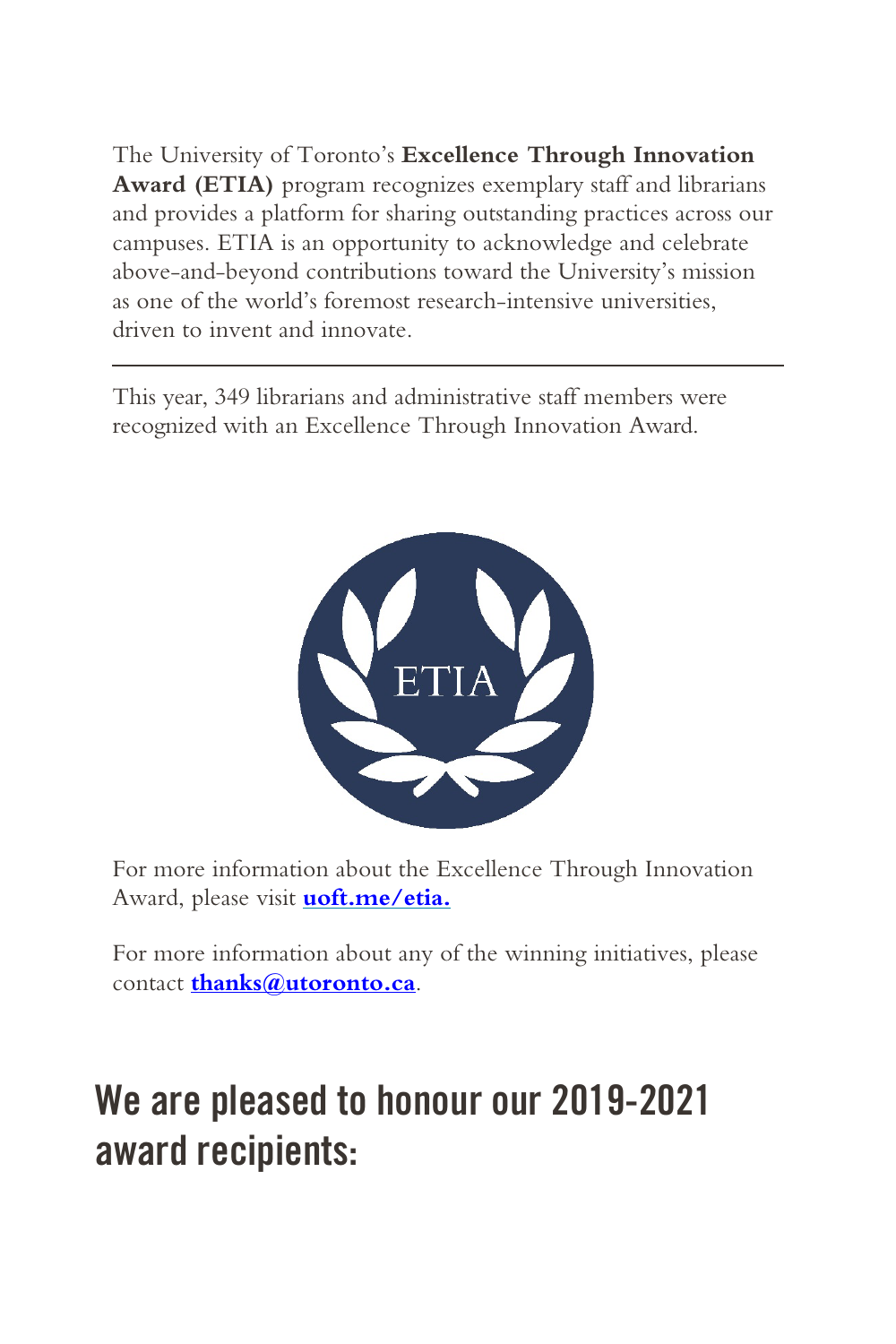Team Recipients: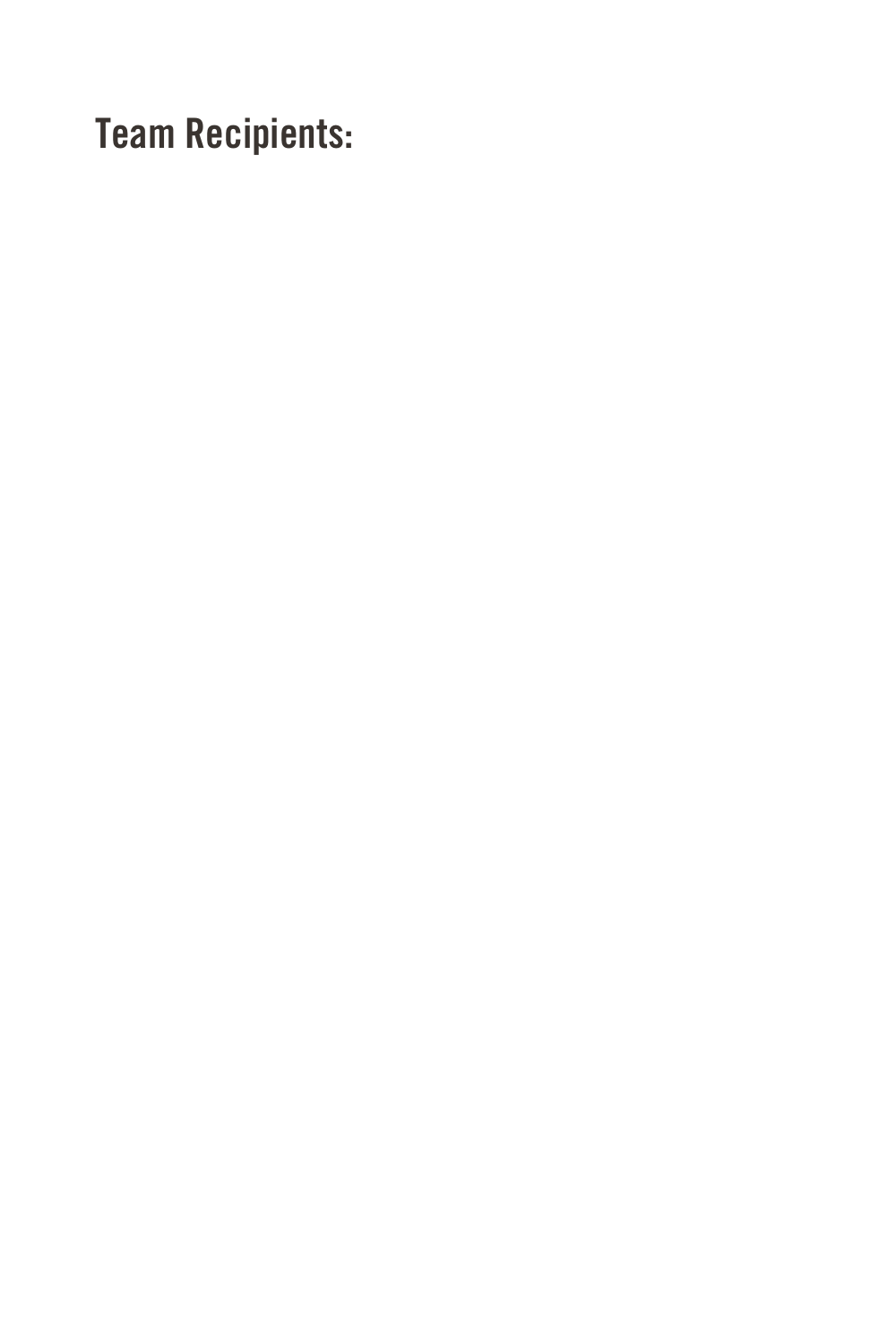#### #EXAM READY U OF T

Divisions involved: *Vice-Provost, Students* Cheryl L Davison

Chantal Duchesne Sarah Etienne Tricia Kenderdine Haley Overland Diana Scattolon Febby Iriani Tan

Exam Ready U of T is an initiative identified to bring attention to mental health resources available to U of T students (available directly or via partnerships) using a multi-channel approach for maximum reach.

The initiative combines web, social media, digital assets (slides, newsletters), print, swag, proactive (push) personal engagement / outreach and passive (pull) personal engagement / outreach.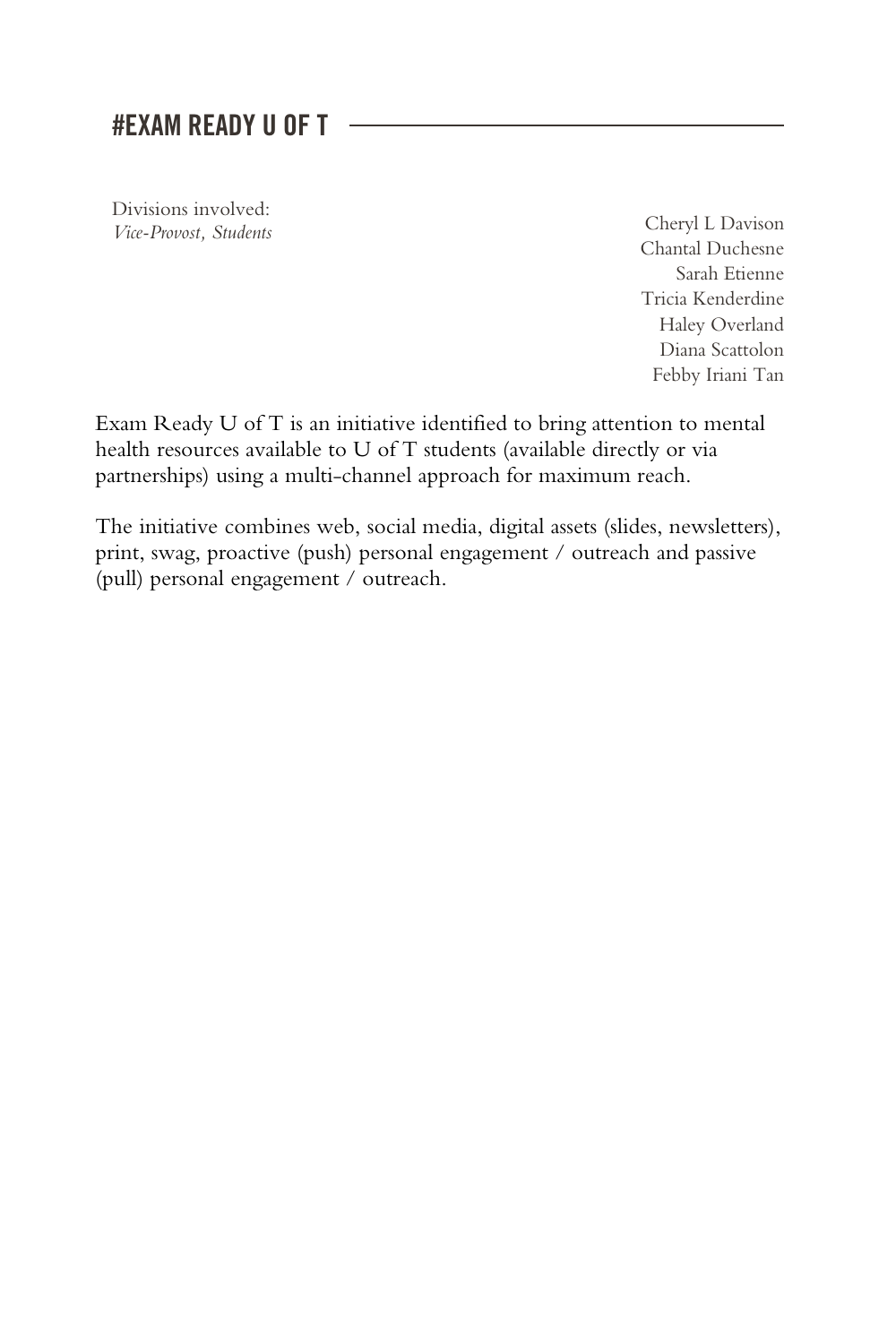## **ADMISSION** MODERNIZATION

Divisions involved: *Faculty of Arts & Science Vice-Provost, Students*

Octavio Gonzalez Dennis Gravel Stella Pui-Ki S Ip M. Fahim Kazemi Lynda Onorati Steffen Reinhart

Enrolment Services Admission Modernization was a two-year project to modernize the management of the direct entry undergraduate admissions across the University of Toronto's tri-campuses. The successful implementation of the Slate CRM, along with streamlining the business process, supporting a significant change management process, and integrations and automation with Student Information System (SIS) processes has transformed how the university engages and admits direct entry students.

Now we have a fully integrated admissions process from prospect to registered student, which consolidates all information in a single system. It's built on the foundation of providing an exceptional client experience and provides data insights to improve decision-making and to allow Enrolment Services to be responsive to changing business needs.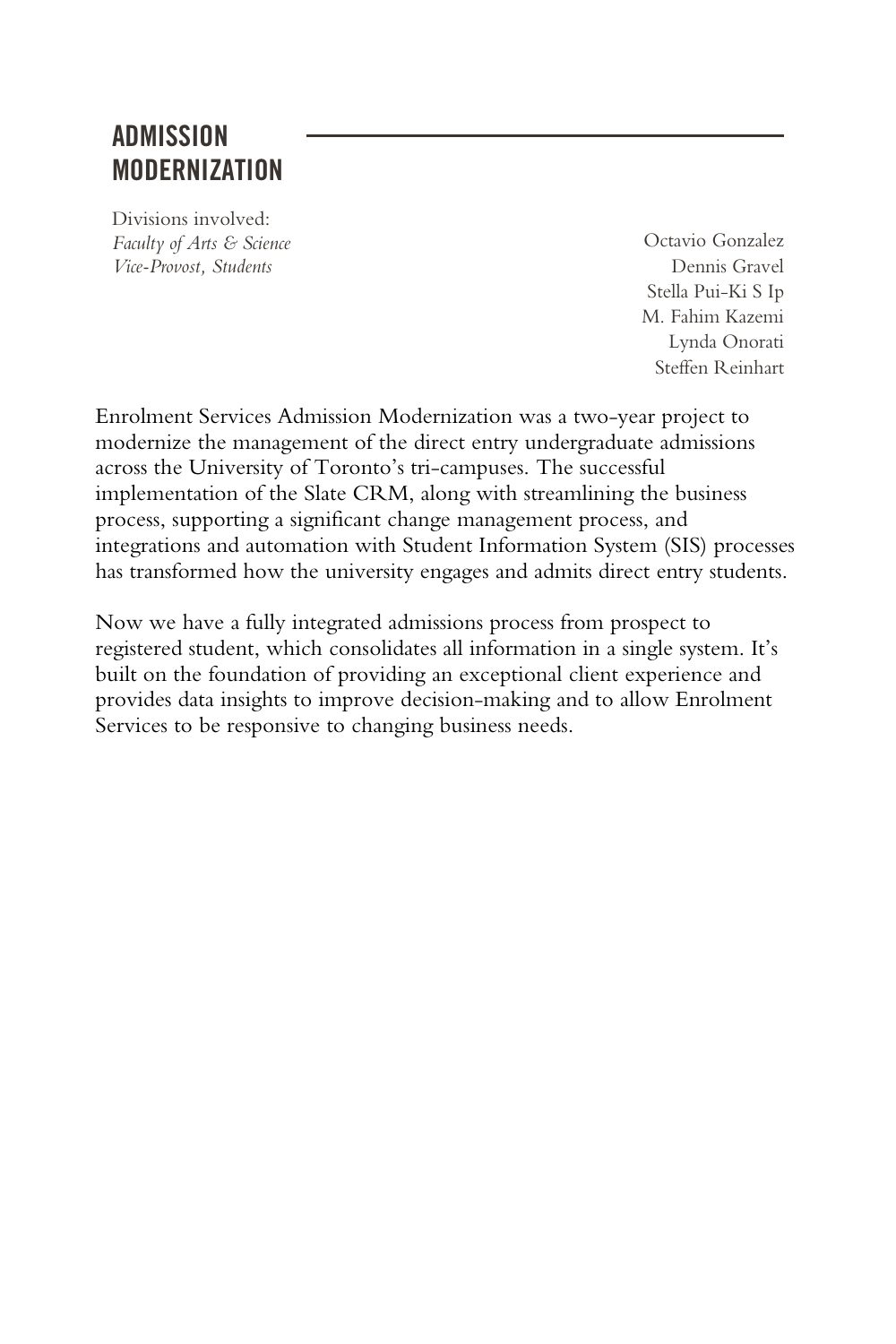#### ASKREGISTRAR

Divisions involved: *University of Toronto Mississauga* Bridgette Arrindell

Johnny Chung Olha Fihol Love Deep Grewal Lynne Hsueh Jenny TT Hu Michelle Kraus Nathania E McCash Cesar Mejia Sandra Carolina Ngan Vladimir Soloviev

AskRegistrar was conceptualized, developed, tested, and launched for students within five (5) months during the start of the COVID-19 pandemic (April - August 2020). The Office of the Registrar sought to create a multilevel service model that students could access 24/7 while studying remotely, establishing a more efficient and sustainable workflow for staff.

Leveraging the ServiceNow platform, AskRegistrar services over 15,600 undergraduate students, approximately 300 graduate students, and over 60 staff members. The live statistical reports more accurately capture student interactions and demand for services. Students can utilize the AI Knowledge Base to get quick answers to their important questions, submit tickets for personalized support, and pre-book an advising appointment up to two weeks in advance. The ticket system automatically triages each ticket and assigns it to a subject matter expert.

For students, this means that they are connected to the appropriate member of the team directly. This has improved our response times and enabled students to track the progress of their request as it moves from Open to Work in Progress to Closed – Complete for added transparency. To date, staff have completed over 51,000 tickets (and counting!).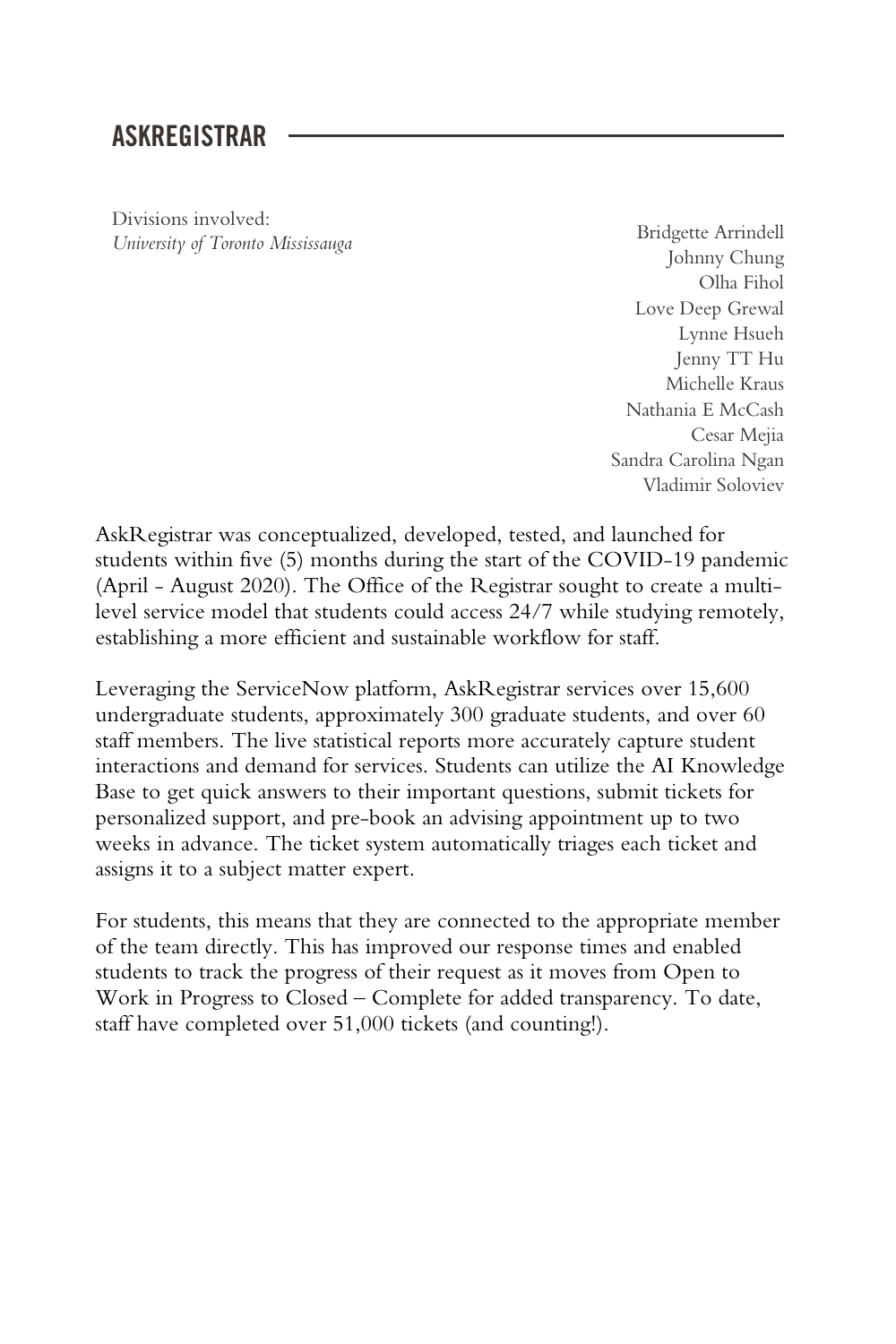#### AS ONLINE LEARNING ACADEMY

Divisions involved: *Faculty of Arts & Science* Fiona Coll **Faculty** of Arts & Science **Fiona** Coll **Faculty** of Arts & Science **Figure** 

Maureen LaPier Alexandra Logue Erin Macnab Kim McLean Douglas Orme Maureen Peng Philip Rudz David ter Stal Jessica Whitehead Alicja Wigglesworth Amy L Wong

In response to the rapidly changing teaching and learning environment during the 2020 pandemic, the Faculty of Arts & Science Dean's Office launched, with a long-term vision, the Online Learning Academy (OLA) which brings together professors and instructors as well as skilled Faculty Liaisons and Arts & Science Information & Instructional Teaching Technology Support staff to share their expertise in providing outstanding online learning experiences for students.

The OLA is led by Don Boyes, an award-winning professor from the Department of Geography & Planning who is passionate about the role of technology in teaching and how it can be leveraged to transform the learning experience.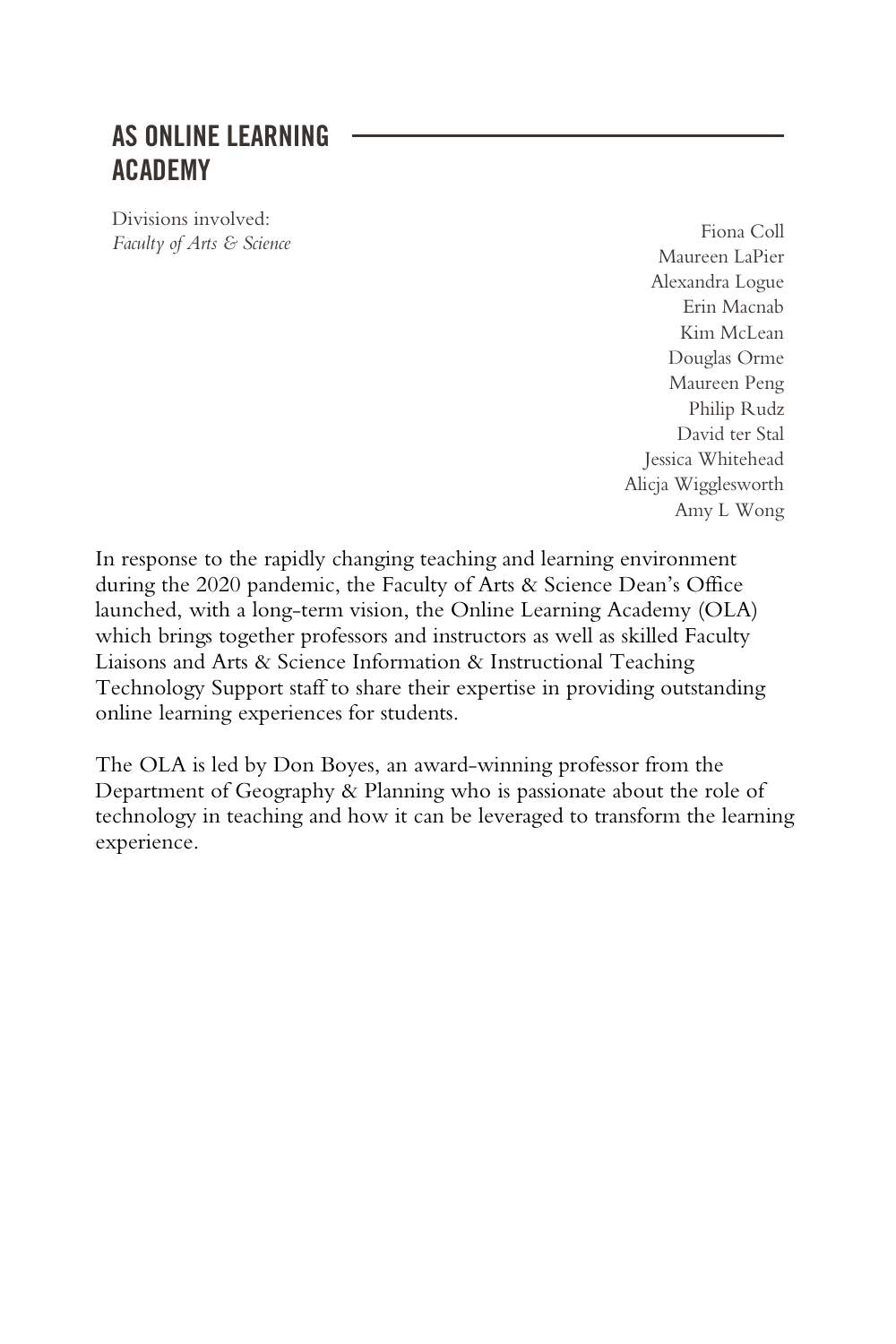## BLACK HISTORY MONTH LUNCH

Divisions involved: *Faculty of Arts & Science New College The Office of the President The Office of the Vice-President & Provost University of Toronto Mississauga University of Toronto Scarborough Division of University Advancement*

Glenford A Boothe Chuck Chan Ira Cohen Maria Constantino Sherol Cowell Jennifer J Curry Philippe Devos Zoe Dille Diamando Draganidis Megan Fedorchuk Humberto C Ferreira Kimberley Anne Finn Maliha Hasan Jennifer Lanthier Jonathan Leitch Anthony Miceli Walter Palaroan Brenda A Registe Mark Sedore Martina Simmonds Christopher Sorensen Valary Thompson Thach TK Tran Kimberley Tull Heather C Ullman Matthew Volpe Shannan Wray

Growing in stature and impact over the past 20 years, the University's annual Black History Month Luncheon is now one of the most highly anticipated events on the calendar. Organized by the Division of University Advancement, the event regularly features Afro-Caribbean music, gospel singers and a keynote guest speaker.

It brings together hundreds of volunteers and guests—students, faculty and staff from across U of T's three campuses—to eat, converse, and celebrate Black history and culture.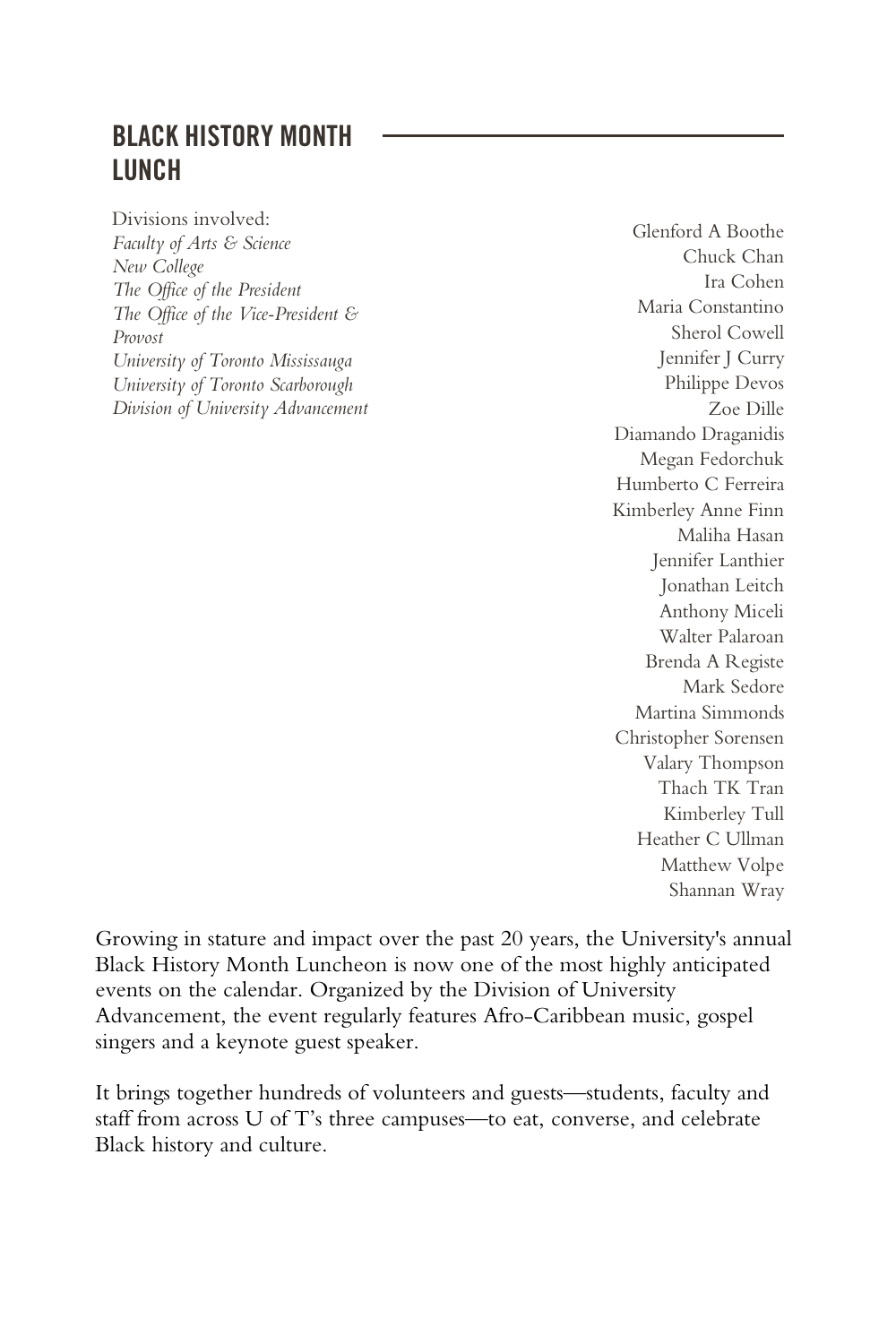#### COMBATTING RACISM: FROM BYSTANDER TO UPSTANDER

Divisions involved: *University of Toronto Scarborough*

Chanda T Chandalala Tayyab Rashid Shari Russell Opara

COVID-19 has sharpened the structural and societal inequities that have long existed and permeated disproportionately across racialized communities. These inequities have been maintained by power dynamics that translate into a lack of access to resources and opportunities for racialized and marginalized students.

This initiative attempts to create a safe and inclusive space, mindfully curated by a licensed clinical psychologist, a case coordinator, an award-winning teaching faculty, and a student club to offer a series of workshops, psychoeducational groups and a professional development session for staff. The goal is to support the campus community to move from bystander to upstander by taking purposeful, impactful and strengths-based actions to combat anti-Black racism, anti-Indigenous racism, Islamophobia, and other forms of oppression.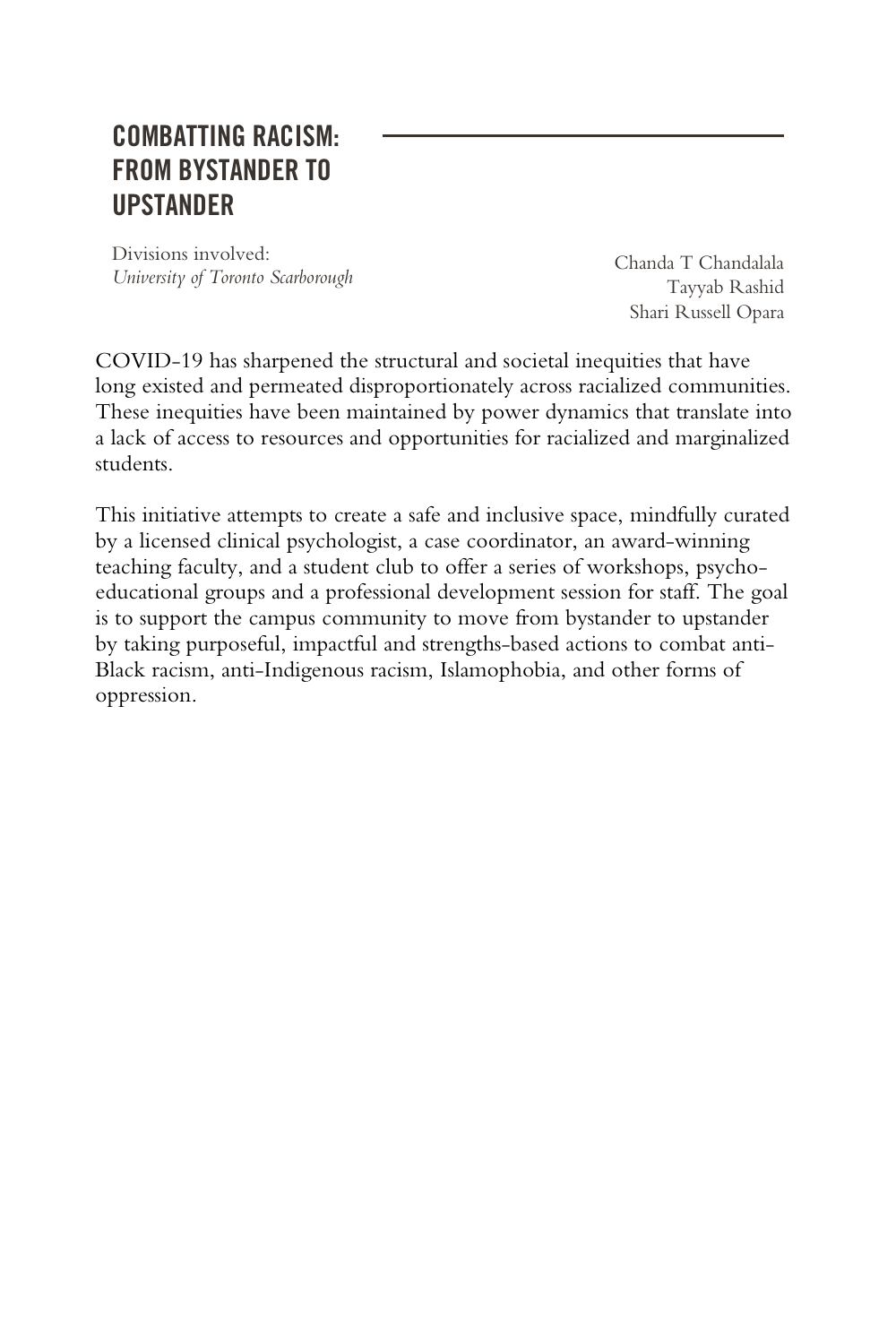#### **ENROLMENT SERVICES HI<del>JR</del>**

Divisions involved: *Vice-Provost, Students*

> Jiffin Arboleda Andrea Armstrong Loraine Au Tham Christine M Concannon Brenda Cromb Pablo Duenas Dennis Gravel Sutandy Hall Michael Kwan Anne Elizabeth Lebans Claire MacKenzie Siddhartha Naraine Jorge Rivera Mohammed Shaik Arthur Tieu Donny Wong Xiang Xu Ji Min Yoon

The Enrolment Services HUB was a multi-year project to take the many processes that form the basis of university-wide financial aid applications and associated administrative processes to modernize, consolidate and simplify them across the university.

Ultimately, improving financial aid processes has provided a convenient, personalized, and guided online application experience for students and a robust back-end process for central and divisional staff that allows for full interaction (back and forth communication) with students, Enrolment Services staff, and divisional staff across the three campuses.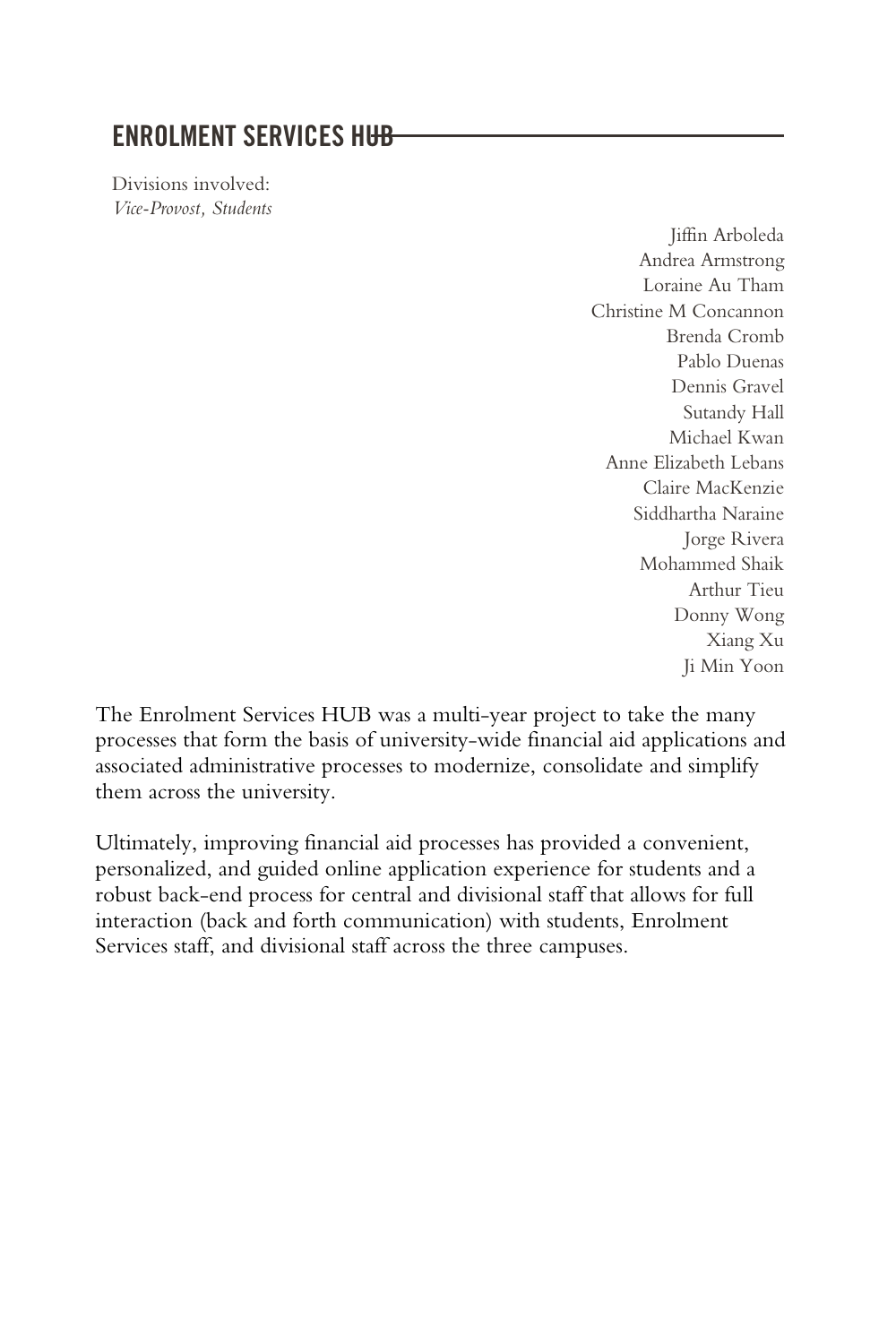#### HART HOUSE MENTORSHIP PROGRAM

Divisions involved: *Division of the Vice-President & Provost* Andrea D Blackler

Bradley A. Kulay John Monahan Cindy A Nevins Peter Wambera

The Hart House Mentorship Program for Graduate, Mature Undergraduate and Part-Time Students is a holistic program designed to meet the needs of a community of students from whom there were relatively few mentorship opportunities.

It contributes to advancing diversity and inclusion objectives by specifically addressing a need among students that has not been met by the other available programs on campus, and by intentionally bridging elements of identity in the matching process. It fosters engagement of U of T staff alongside alumni and community members in acting as mentors for students.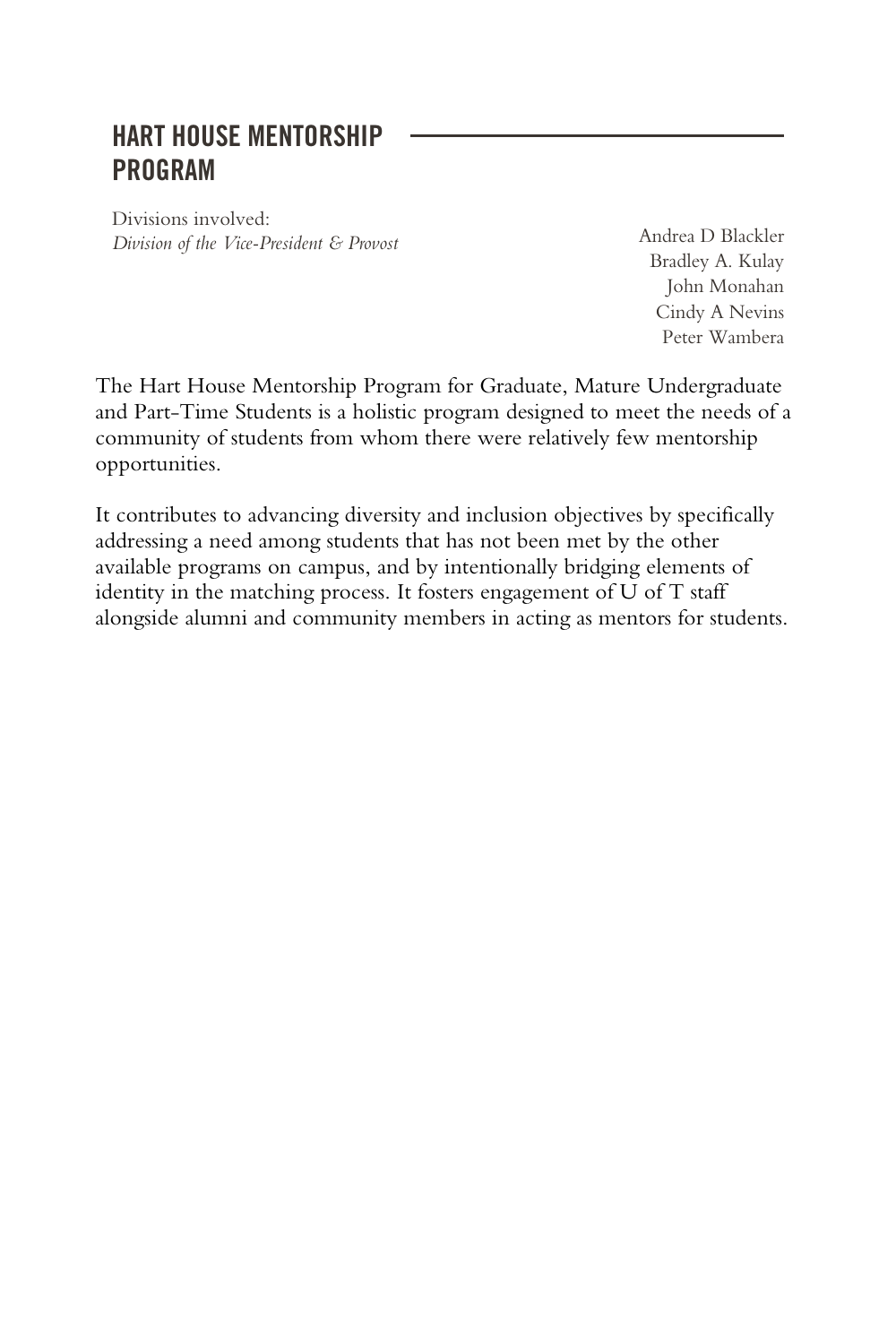#### IAR ONLINE PROGRAM

Divisions involved: *Faculty of Applied Science & Engineering Vice-Provost, Students*

Melissa Fernandes Kasthuri Paramalingam Judy E Vorderbrugge

Identify, Assist, Refer (IAR) online, asynchronous training empowers students, staff and faculty to become active campus partners in helping students who may be experiencing mental health challenges get connected to the help they need.

Participants learn steps to help students in distress, practice effective referrals through case scenarios, and gain access to tailored, tri-campus university directories of services and supports. The IAR program strengthens U of T's systems of support for student mental health and is available to all campus members including undergraduate and graduate students, faculty, and staff across all three U of T campuses.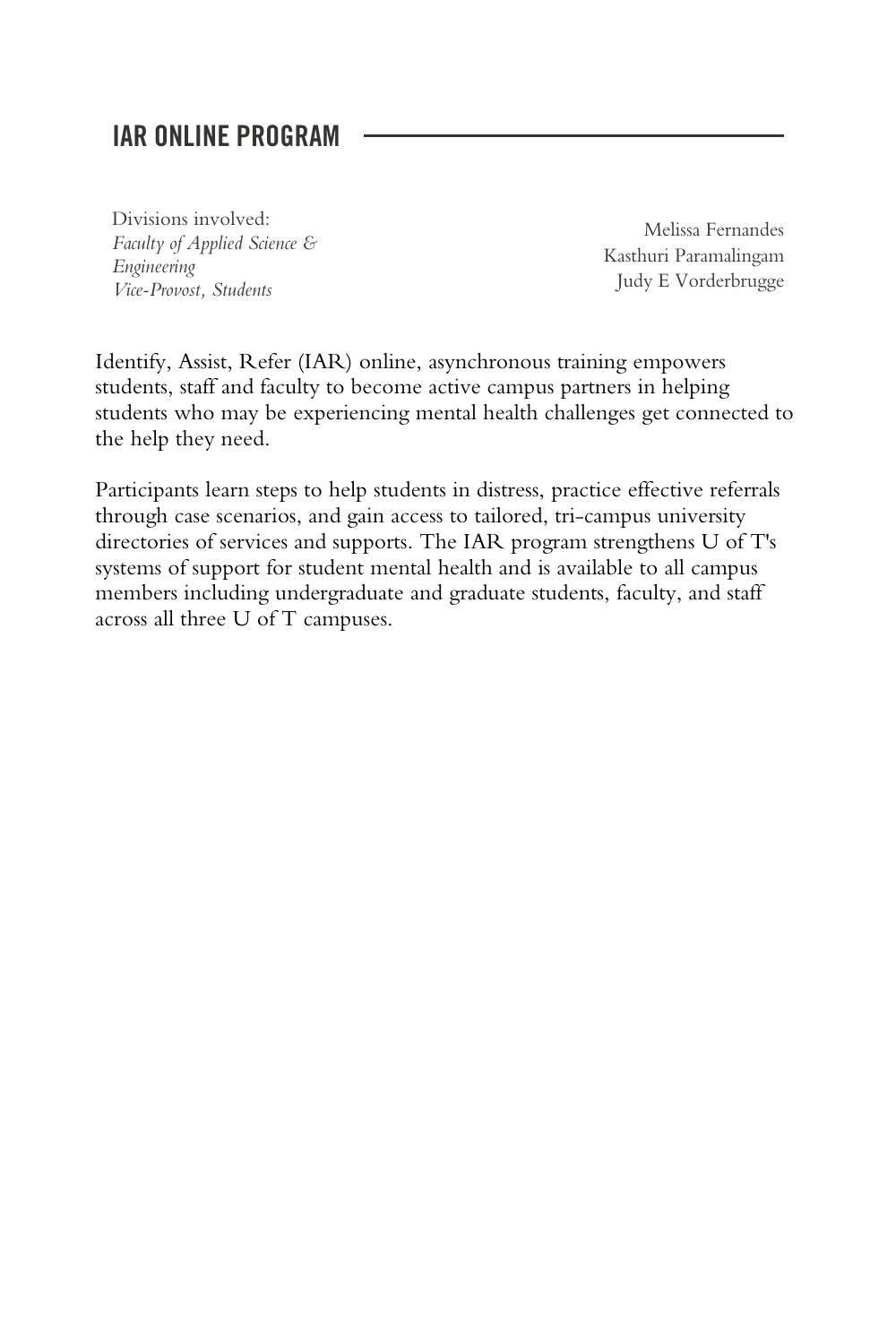#### INSULIN 100 CAMPAIGN

Divisions involved: *Division of Research & Innovation Division of University Advancement Division of University Operations & Real Estate Partnerships Division of the Vice-President & Provost Office of the President Temerty Faculty of Medicine University of Toronto Mississauga*

Scott Michael Anderson Giselle Arsenault Scott Baker Mark Bennett Christine Bezruki Gaurav Bhanot Krista Boniface Christopher Boutet Roberta Brown Katherine Carney Chuck Chan Urmilla Coelho Philippe Devos Barbara J Dick Melissa Dukovcic Blake Eligh Gabrielle Giroday Jason Ip David Jang Bianca Jimeno Josslyn Johnstone Kristina Kazandjian Alison Kenzie Julia Knapp Tatiana Kreinin Darina Landa Jennifer Lanthier Helen Lasthiotakis Jonathan Leitch Kimberly Teresa Lyn Catherine Maloney Kenneth Meiklejohn Gillian Morrison Curtis Nelson Emma Nguyen James Oldfield Melissa Pang Linda Quattrin Philip Rae Stephannie Roy Jaclyn Shapiro Jose Silveira Jasdeep Singh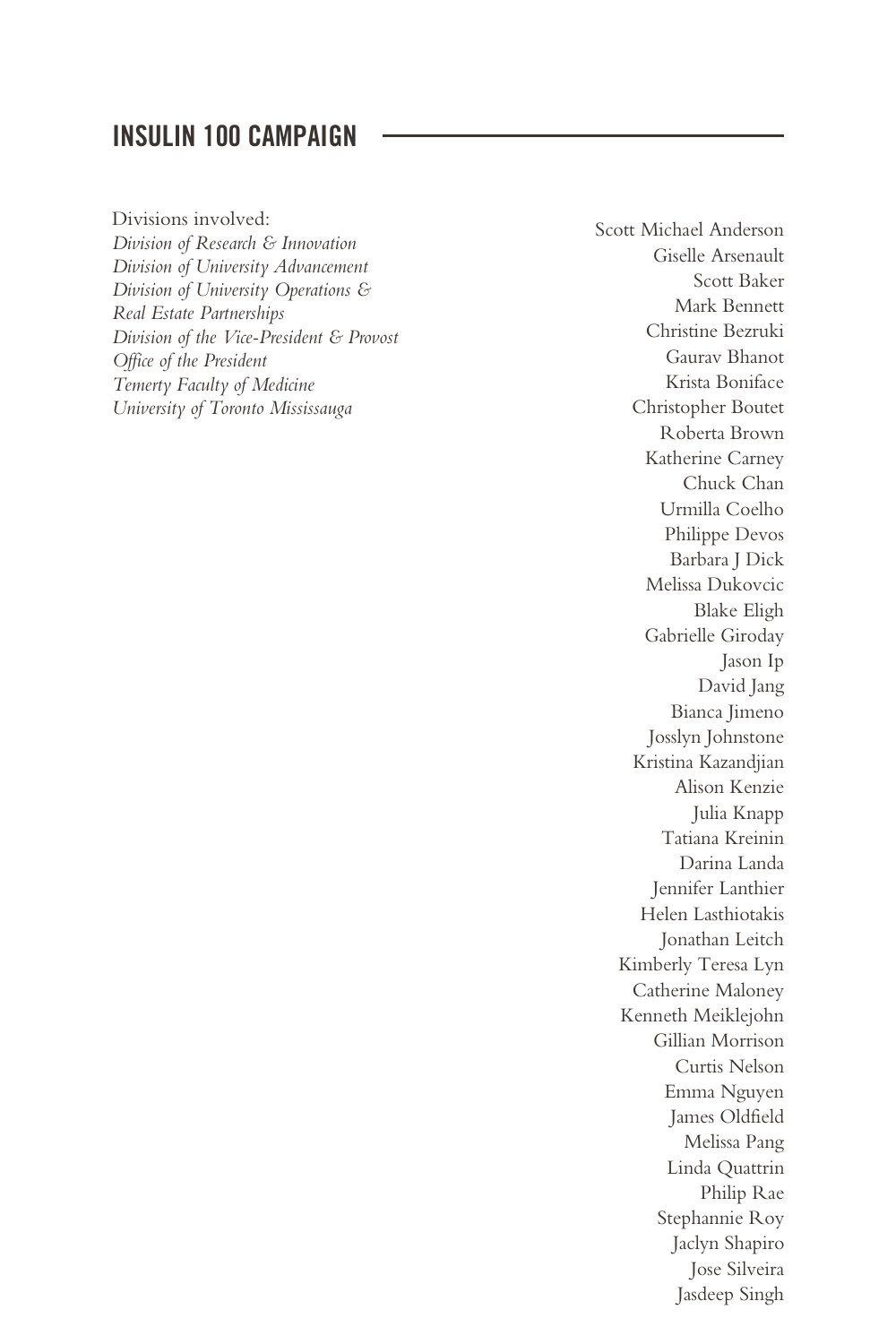Mark Smith Karlie St. Jean Hopf Jane Stirling Laura Stradiotto Alice Taylor

John Tolentino Heather C Ullman Matthew Volpe Anna Weigt-Bienzle

The discovery of insulin at the University of Toronto 100 years ago is one of the most significant advances in the history of medicine that sparked a century of health innovation that continues to change the world. To celebrate this momentous occasion, Brand Hub worked with partners across the University to develop an integrated marketing and communications campaign that reached audiences locally and globally.

The team created and shared a robust set of tools, resources and guidelines across the University, its affiliated hospitals and industry partners. Innovative paid and earned media strategy enabled effective partnerships with international media channels. Consultations with Historica Canada and Health Canada led to the incorporation of the Insulin 100 logo in the new insulin-focused Heritage Minute and the development of a series of Insulin 100 flags for Confederation Boulevard in Ottawa.

This collaborative environment and the creative in-house cost-saving implementation of the campaign are paving the way for future programs of similar breadth and depth.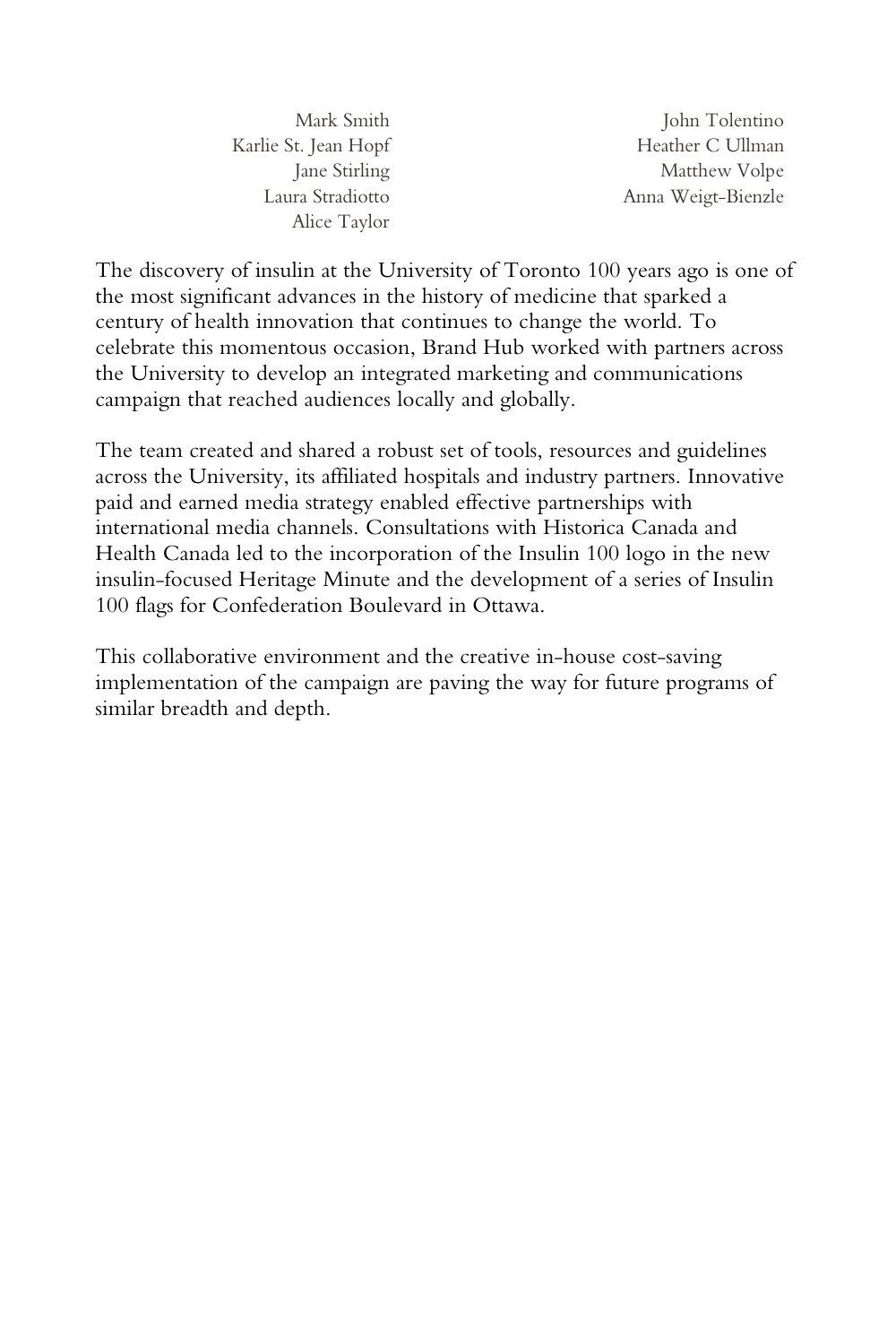#### INTEGRATING ANTI-RACISM & EQUITY AT ROTMAN

Divisions involved: *Rotman School of Management*

> Neel Joshi Freeda Khan Stephanie Freitas Pereira Margaret Charles Susan Lee Tyler Thom Edith Cheung Jonathan Soo

The Office of Student Engagement at the Rotman School of Management led the design and development of several Equity, Diversity & Inclusion (EDI) initiatives within the school. The group was able to affect systemic change at Rotman through programming across Student Life, Experiential Education for students and Professional Development for staff.

The group intentionally included EDI in all aspects of planning for Orientation for the incoming class of 2023 from training for the orientation leaders in partnership with the Rotman Equity, Diversity & Inclusion Office. The group was also able to arrange to provide Indigenous Community-Engaged learning opportunities and provide professional development to staff on meaningful Indigenous Engagement.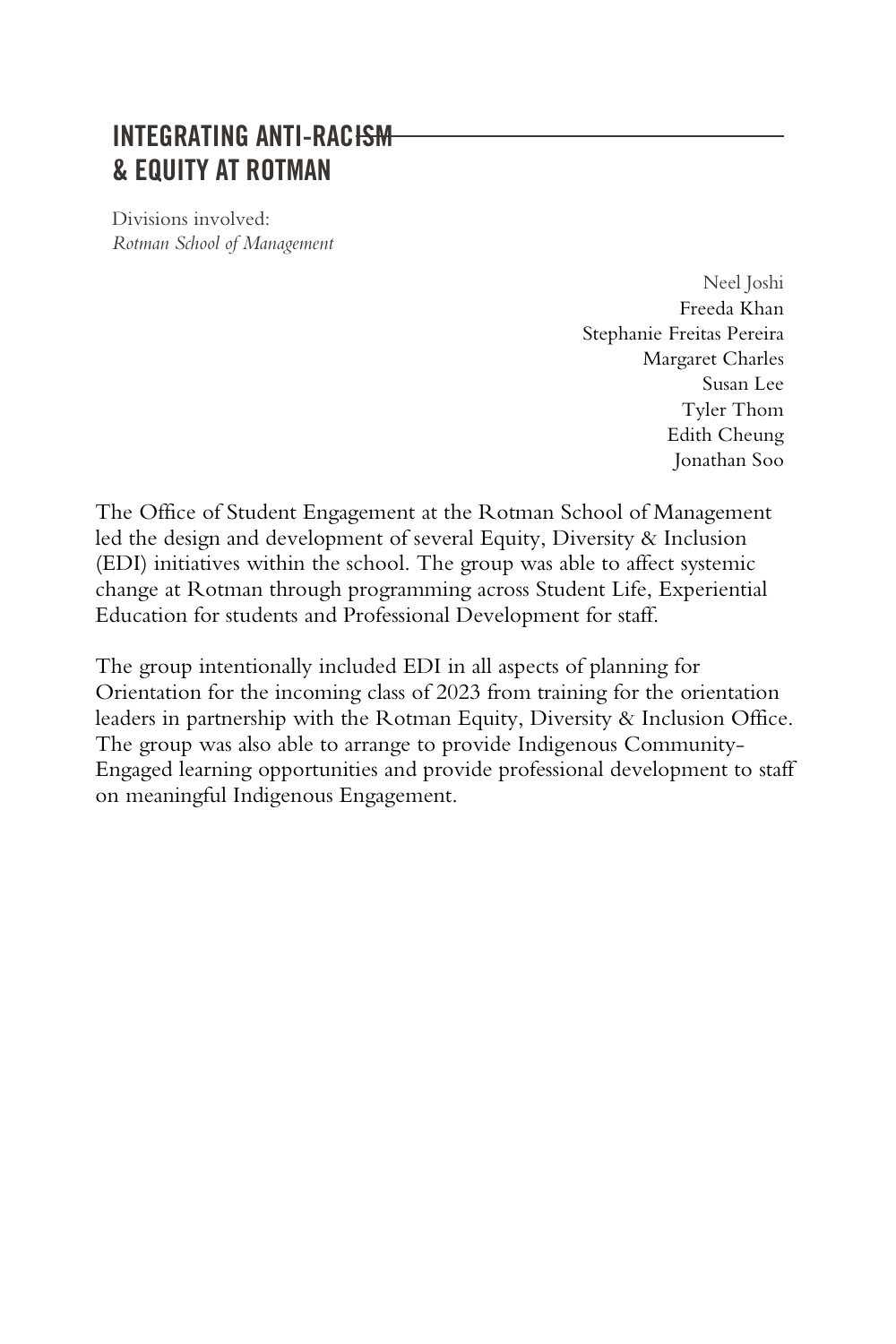#### MAIN E-VENT WEBINARS

Divisions involved: *Faculty of Applied Science & Engineering Faculty of Architecture, Landscape & Design Faculty of Arts & Science Division of University Operations & Real Estate Partnerships Division of People Strategy, Equity & Culture Division of University Advancement Division of the Vice-President & Provost Office of the President Office of the Secretary Governing Council University of Toronto Mississauga University of Toronto Scarborough Victoria University at the University of Toronto Woodsworth College*

Arielle Berube Nene Brode Laura Brown Eva Chivite Ira Cohen Daria Dumbadze Laura Dykstra Sarah Jane Faulkner Joshua Jones Sarah Kennedy Kathryn Millard Lara Muldoon Sarah Reid Carlo Siochi Thomas Spence Valary Thompson Tracy Maria Torres Barbara Track Shannan Wray

During the pandemic, two groups of university events professionals from across the three campuses developed and implemented the Main e-Vent Webinar Series (2019-2020; 2020-2021). Recognizing the university-wide imperative to learn quickly and adapt immediately to online delivery modes for university events for students, faculty, staff, alumni, and external stakeholders, they designed a series of webinars delivered over two academic years. In the first year, the offerings focused on learning new and emerging technologies for the implementation of virtual events; accessibility and virtual events; and planning for a safe return to in-person and hybrid events.

In its second series, the group focused on comparative best practices in event management through case studies from across the faculties and divisions; improvements in virtual event platforms and delivery; elevating the quality of virtual events; and the safe return to in-person events when conditions permit. Not only did this series of webinars fulfill its educational mission, but it also fostered a very unique and inclusive tri-campus community of event professionals and beyond. This is a story of successful staff collaboration achieved during the pandemic.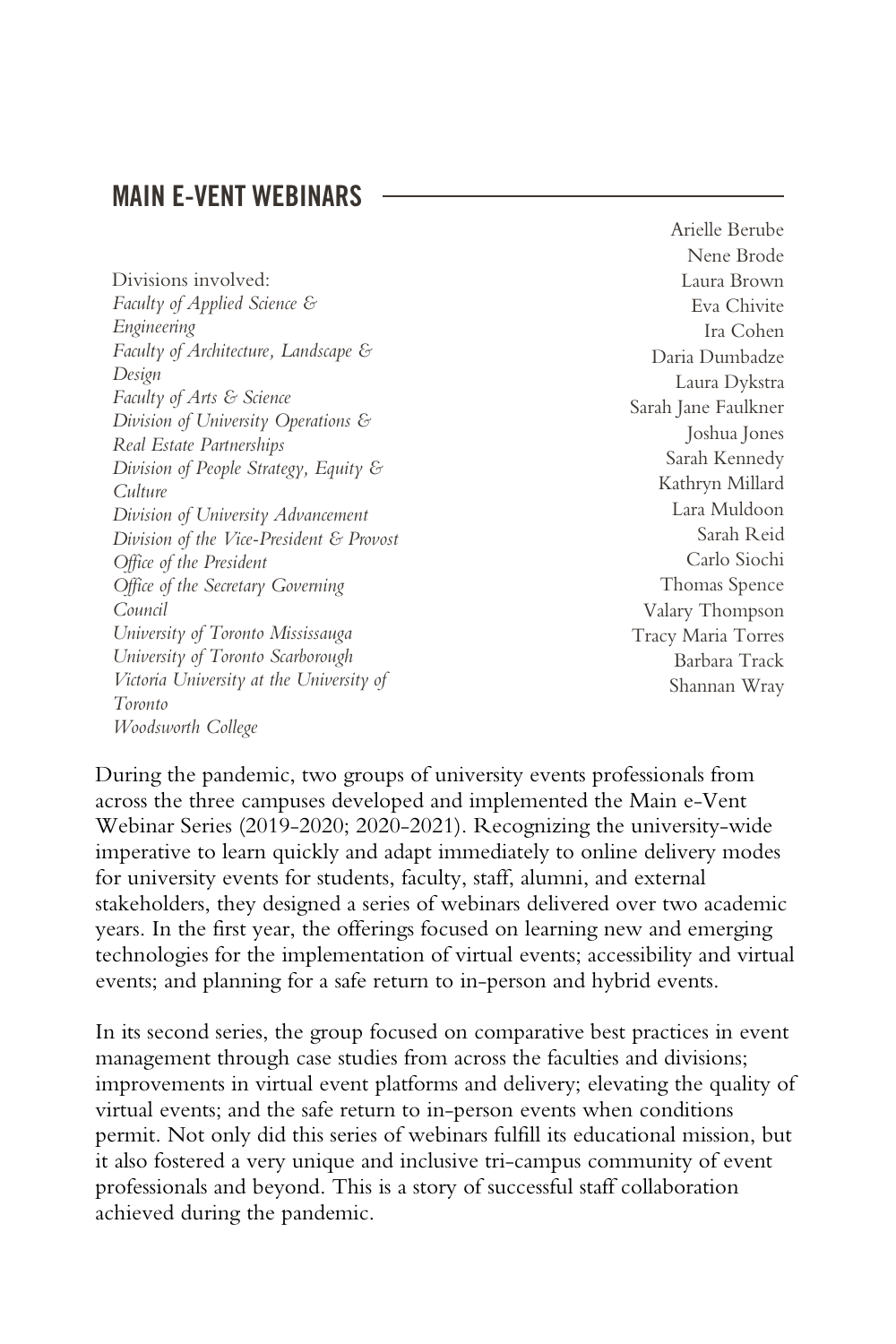#### NAVI: YOUR MENTAL HEALTH

Divisions involved: *Office of the Chief Information Officer University of Toronto Mississauga University of Toronto Scarborough Vice-Provost, Students*

Louis F Boshoff Sandy I-sin Chang Jessica Charbonneau Cathy J Eberts Kimberly Elias-Cartwright Ravinder Gabble Elizabeth Kiosses Meagan Wyn-Yun Lau Dana Nedoszytko Do Anh Vu

Since September 2020, "Navi" – the University of Toronto (U of T) Mental Health Wayfinder – has had more than  $29,000$  conversations with U of T students. The anonymous chatbot leverages IBM's Watson Assistant to help students easily find support, such as contact information and direct links to U of T and community resources, to address everything from stress and anxiety to feelings of discrimination or loneliness.

Navi is adaptable, scalable, available 24/7, anonymous, accessible around the world, receives feedback from students. It can be placed on multiple websites, provides access to limited data and can continue to grow and learn.

Launched during the COVID pandemic, the tool has been enthusiastically received by students who appreciate how easy it is to use and access, and especially value anonymity.

Access Navi at: [uoft.me/navi](https://uoft.me/navi)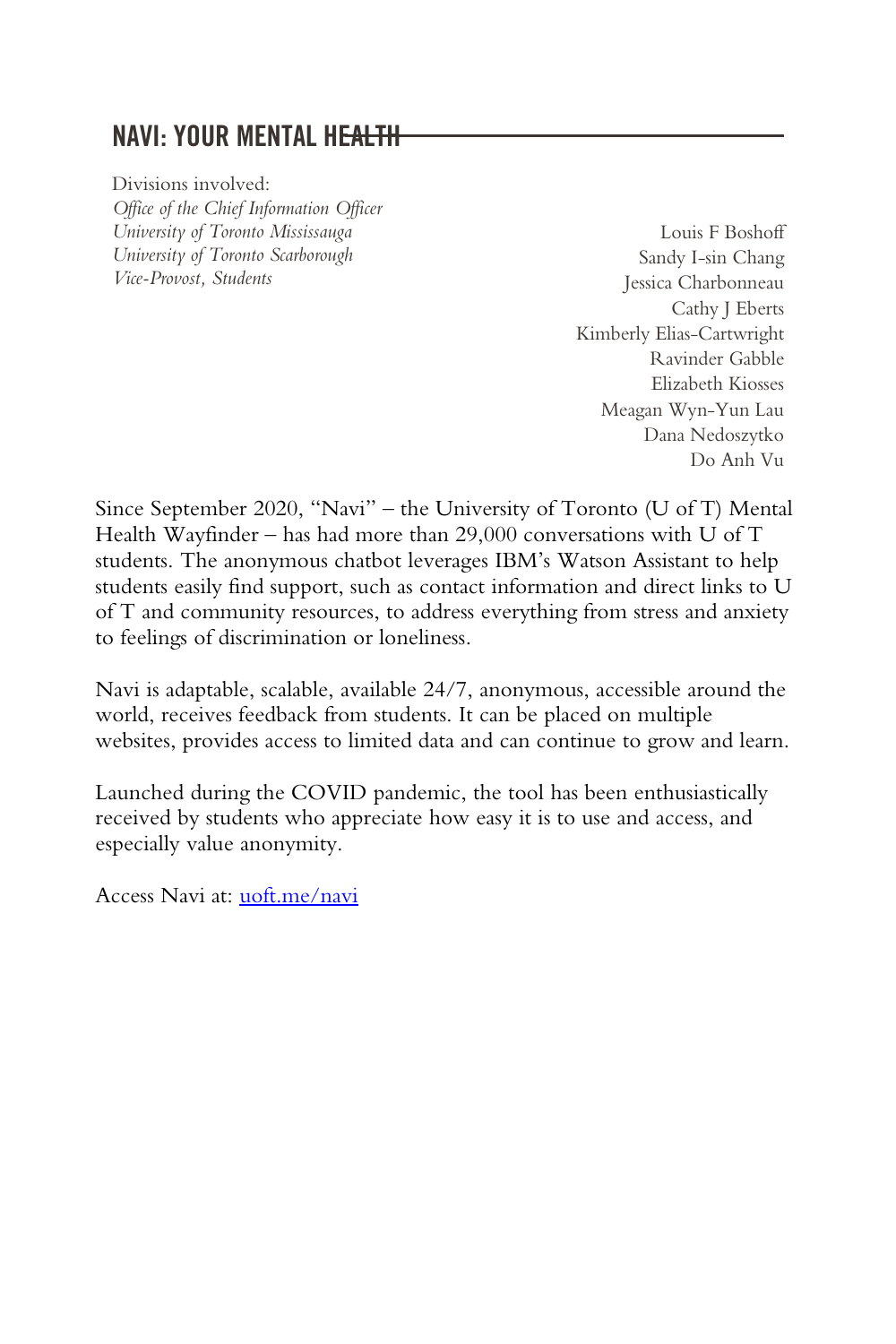#### REFRAMING DISABILITY

Divisions involved: *Faculty of Arts & Science Division of People Strategy, Equity & Culture Division of the Vice-President & Provost University of Toronto Mississauga University of Toronto Scarborough*

Oluwatomike Babajide Allison HF Burgess William Campbell Olang A Cerda-Moesker Michele MS Cheh Richa Chodha Reshma Dhrodia Tina Marie Doyle Tee Duke Kyomi Hastings Michal Kasprzak Elizabeth Martin Day Milman Aron Mohr Michelle Morgani Alexander Nathan Michael Nicholson Ben Poynton Natasha Prashad Thomas Spence Archana Sridhar Irene Mary Sullivan Valary Thompson

To mark National AccessAbility Week (May 31 – June 4, 2021), a wide array of partners on all three campuses - engaging the many staff members creating several sessions exploring ways to reframe disability and embed intentional inclusivity, eliminating barriers to accessibility. For each day of the week, the AODA office and the collaborative partners hosted transformational and multimodal discussions covering: accessibility in healthcare settings; co-designing peer support networks; demystifying brain injury; and inclusively designing curriculums.

This team pulled together experts with lived experience of disability and facilitated rich and dynamic sessions, making sure to reflect on accessibility with a highly intersectional lens and to engage a multi-faceted set of stakeholders.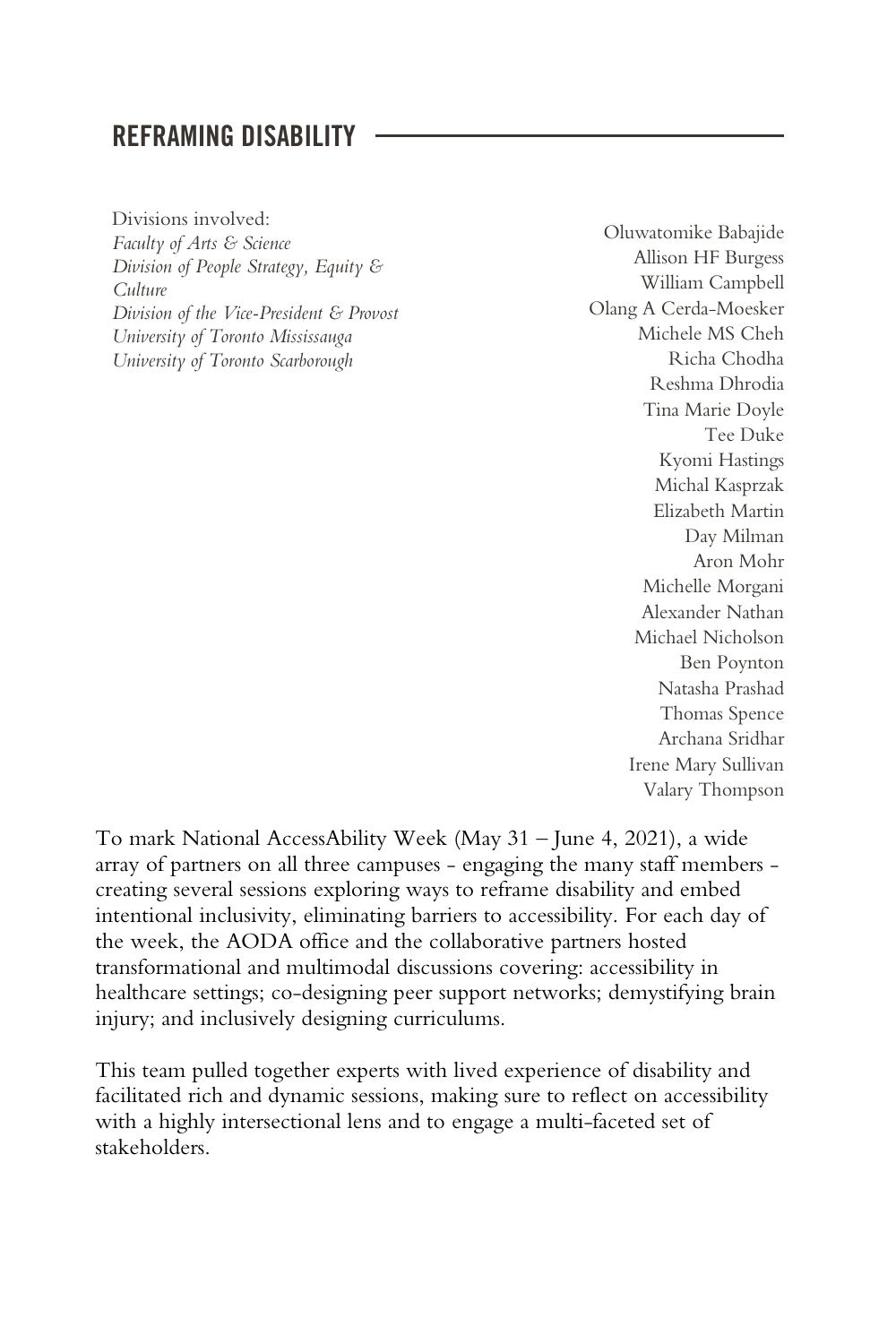#### SECURITY PLANNER

Divisions involved:

*Faculty of Arts & Science* Bahr Abdul Razzak Noura Aljizawi Masashi Crete-Nishihata Jakub Dalek Simon Humbert Miles Kenyon Irene P. Poetranto Adam M. Senft Jing Lan Zhou

Security Planner is an easy-to-use platform with tested, peer-reviewed recommendations for staying safe online. With just a few clicks, Security Planner tailors straightforward recommendations based on someone's digital habits and the technology they use.

Security Planner's recommendations are presented with clear language, making it easier to decide if they are right for the user. The goal is to put people in a position to move from learning to action. Clear advice and simple steps for your personal online safety are only a few clicks away.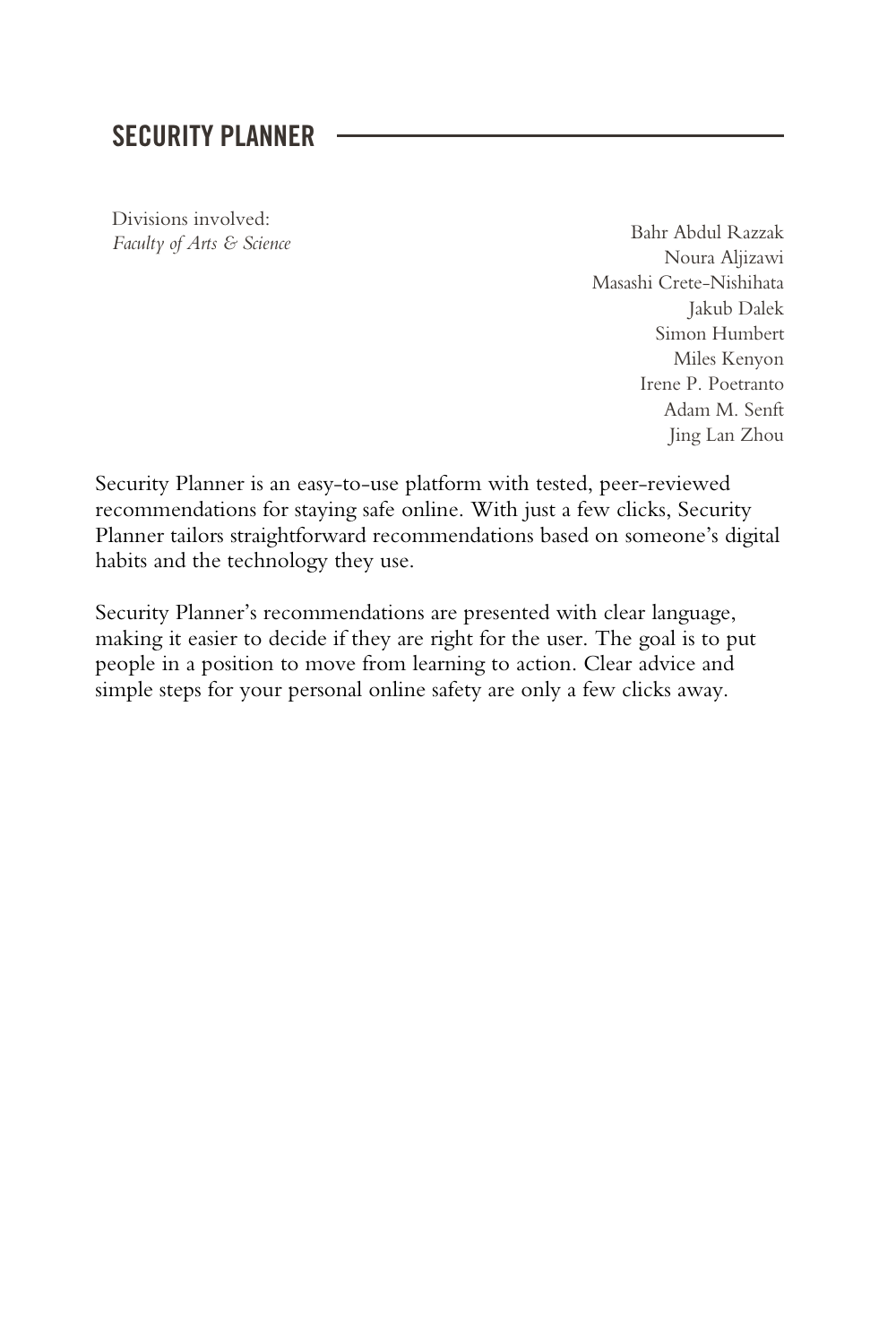#### SIDNEY SMITH COMMONS

Divisions involved: *Faculty of Arts & Science* Linh Do

Christine Elstub Robyn Godfrey Brenda Hampton Melissa Hill Sarah Khan

The Sidney Smith Commons Online (SSC) is an online resource to connect Faculty of Arts & Science (A&S) students with academic resources and opportunities. It provides students with answers to academic-related and registrarial questions. It also informs students how to join study groups, participate in study sessions, research academic opportunities, and understand academic expectations.

In addition, the SSC has live chat functionality, which is monitored by Sidney Smith Commons Assistants (student peers). The live chat provides one-on-one, real-time support and academic wayfinding to students around the world.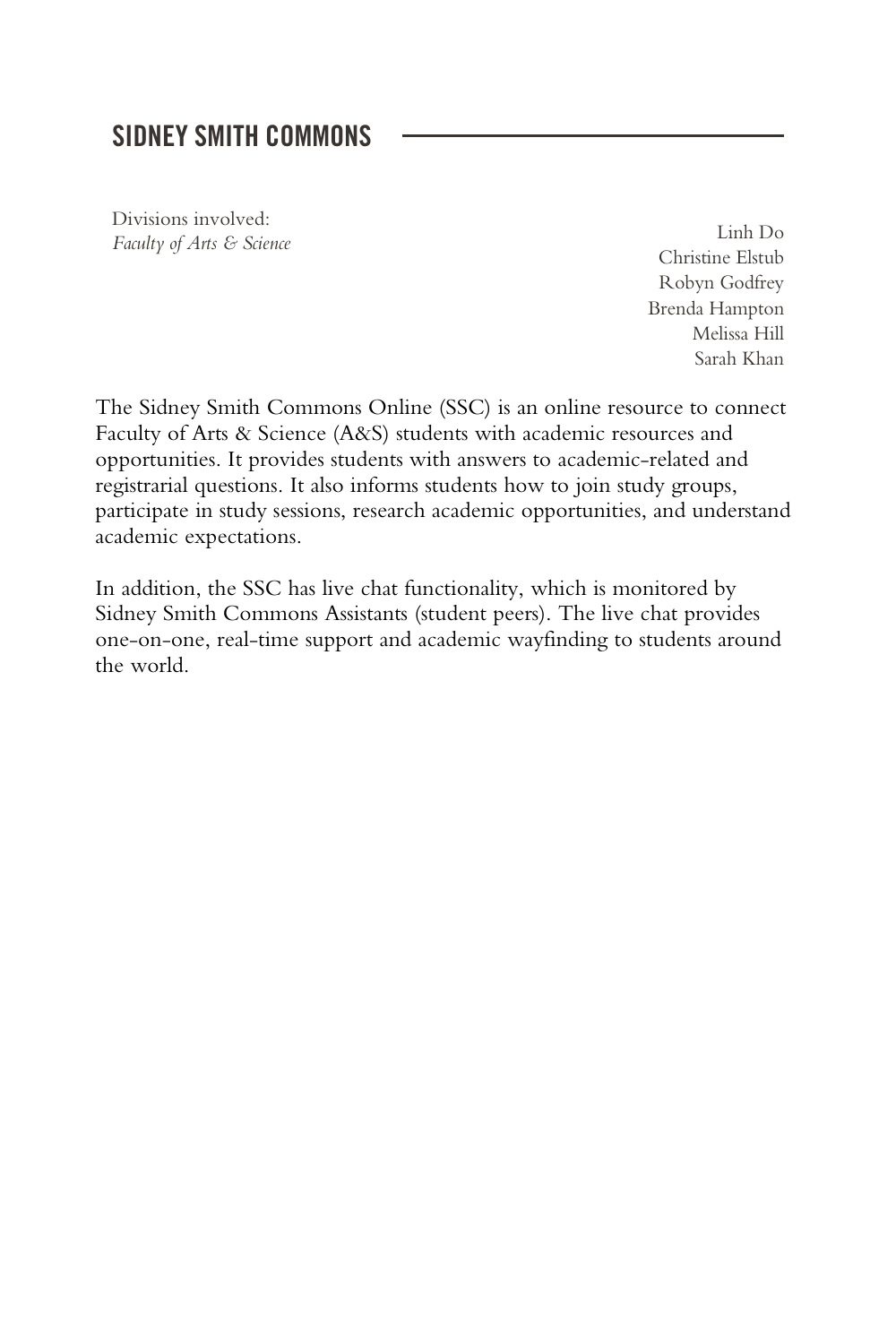## STUDY PERMIT EXPIRY REMINDER

Divisions involved: *Faculty of Arts & Science University of Toronto Mississauga Vice-Provost, Students*

Anthony Betts Ralph Fawaz Kevin Matos Lorretta Neebar Neil Neebar Cristina Puha Ursula Shail Vladimir Soloviev Veronica Vasquez Radmila Zivkovic

The UTM Study Permit Expiry Reminder System (SPERS) was developed to prompt each international student 90 days, 60 days and 30 days in advance of their study permit expiry. Many students fail to track the deadline, but if they don't file for a study permit extension in time, they face a more risky and burdensome process seeking restoration of their study permits.

More than 25% of UTM's student population is categorized as international, so SPERS has a huge impact on maintaining their uninterrupted enrolment that also benefits their post-graduate work permit eligibility.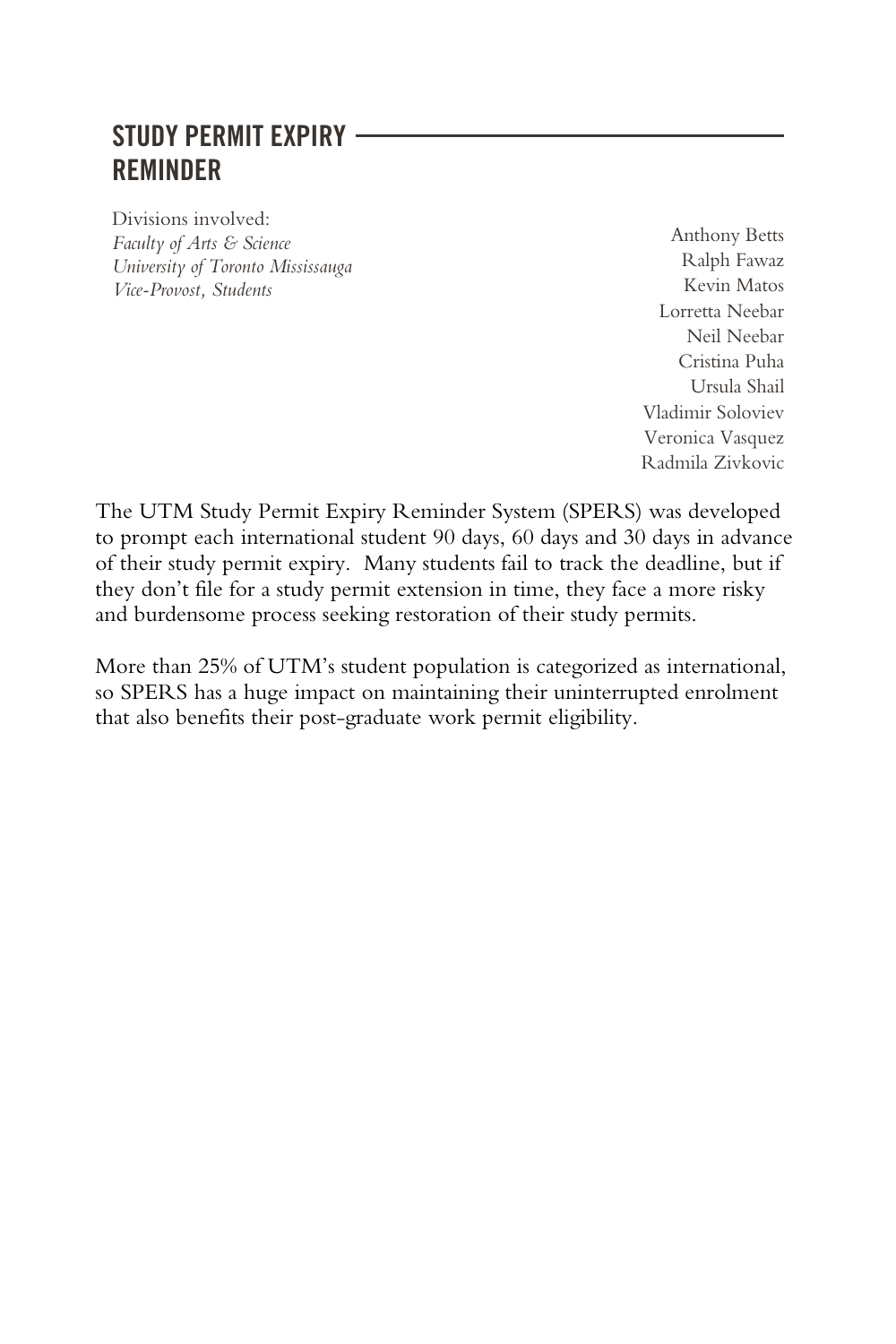#### SUPPORTING RECOVERY ADAPTABILITY

Divisions involved: *Division of University Operations & Real Estate Partnerships Division of Research & Innovation*

Marc Drouin Ayoob Ghalami David Hanwell Jennifer LaPierre Genalyn Lo Rhain Louis Robert Provost Stephannie Roy Yang Ting Shek Geoffrey Shirtliff-Hinds Gina G Trubiani Rachel Zand

The Research Oversight & Compliance Office (ROCO) team wrote the guidebook for managing research operations during a global pandemic. The ROCO team has demonstrated an unparalleled level of innovation and service to the U of T research community by providing evidence-based advice and consultations to academic administrators, researchers, and administrative staff.

Their work has ensured that essential research was able to safely continue early in the pandemic and that other research could resume within public health directives. Their efforts have had a tremendous impact on the research enterprise at U of T by ensuring that researchers, trainees, and staff could continue with their important work under unprecedented circumstances. U of T has become a leader in how we responded to the challenges of researching in a time of physical distancing, masks and public health restrictions, with other Ontario institutions adapting U of T's materials and processes for their local contexts.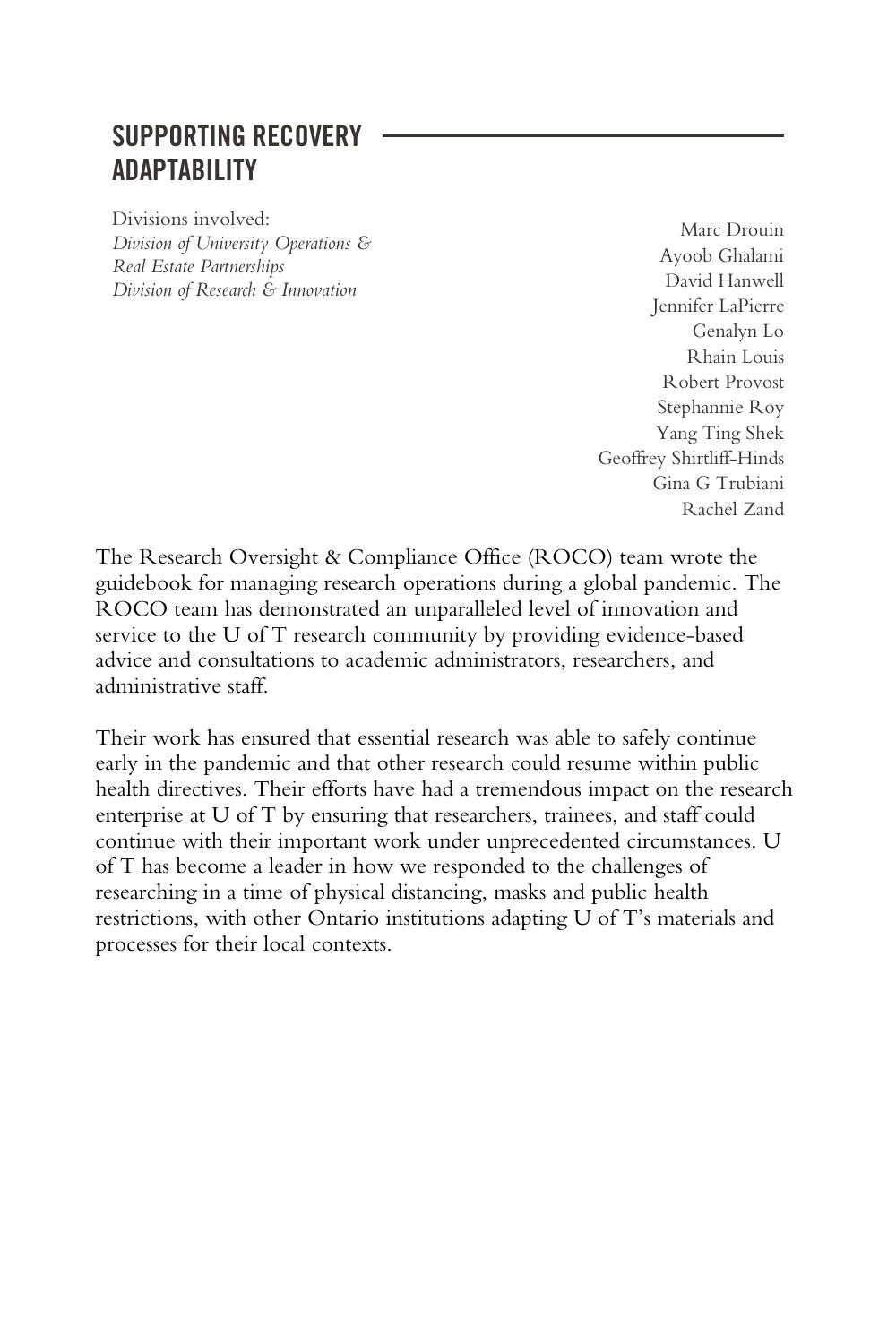#### THE 99 AI CHALLENGE

Divisions involved: *University of Toronto Libraries University of Toronto Mississauga University of Toronto Scarborough*

Christina Kim Paulina M. Rousseau Michael Serafin Christa Michelle Spence Carey Toane

In 2019-2020, the University of Toronto Libraries offered an opportunity to help members of the U of T community to better understand Artificial Intelligence (AI) technology and its potential impact with The 99 AI Challenge.

The 99 AI Challenge gathered a diverse cohort of ninety-nine non-technical experts of students, faculty, staff and community members to engage them in an online course, discussions, and presentations to explore the basics and impacts of AI.

Significant outcomes were: developed knowledge of AI and its implications on applications, functionality, and society; and technological awareness and critical perspectives on AI trends and innovations.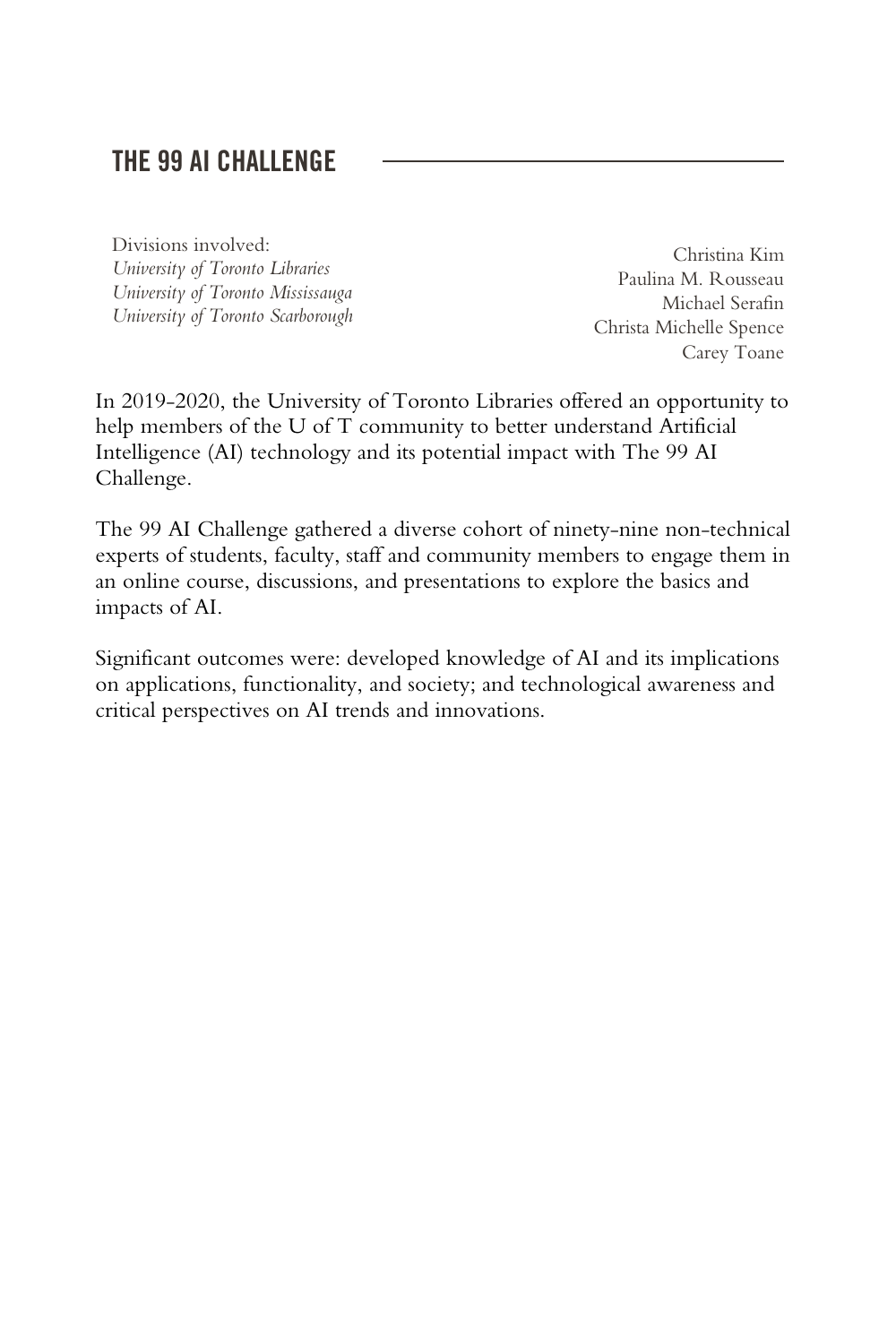#### THE CONNECT+LEARN **PROJECT**

Divisions involved: *Office of the Chief Information Officer* Kathleen McLeod

Heather Postill Vicki Vokas

As the pandemic has forced us into a new normal, the Connect+Learn team has helped ensure that everyone can effectively use new and existing collaboration tools in a remote work environment. Connect+Learn sessions are designed to provide training on specific tools or processes in an informal and interactive environment where attendees can ask questions and be part of a conversation.

The team has delivered over 90 Connect+Learn and SharePoint office hours sessions to almost 5,000 attendees since the shift to remote work. Equally as important as their technical contributions, their work has had a huge impact on team morale and overall engagement within our community.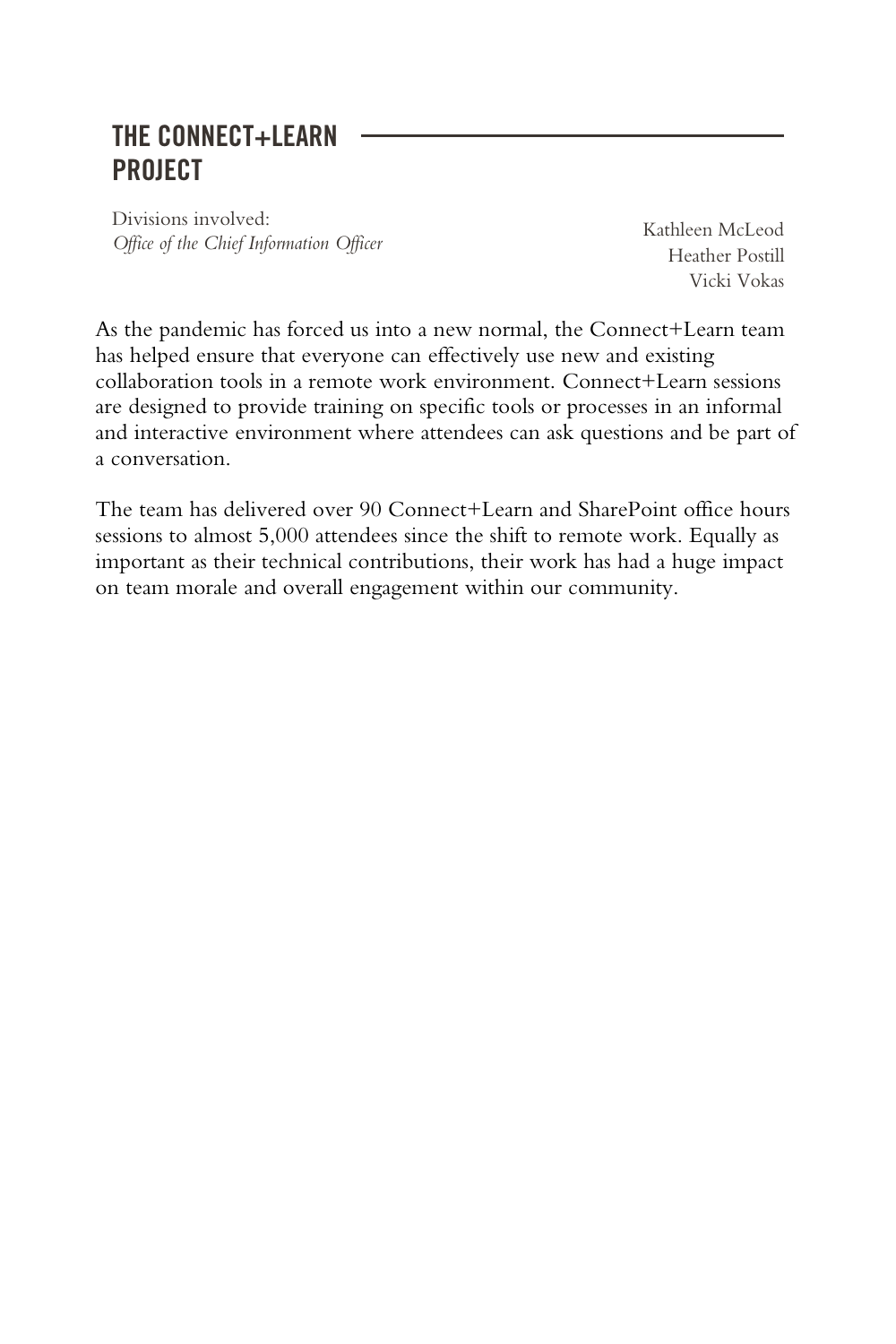#### TORONTO COVID ACTION **FIIND**

Divisions involved: *Faculty of Arts & Science Division of Research & Innovation Division of University Advancement Office of the Chief Financial Officer School of Graduate Studies University of Toronto Scarborough*

Semere-Ab SS Abiyo Celine Bauwens Renee Brost Sean Caffrey Judith L Chadwick Annaliza Co Andrea M.K. Gill Daniel T Harney Michael Hussey Glenda Johansen Sandra J Kelly Gillian Morrison Natalia Pletneva Shanna Pritchard Nadia Saracoglu Lee Slinger Peter Tang Jonathan Turner Heather C Ullman Luke Wesley

In the early days of the COVID-19 global pandemic, the Division of the Vice-President, Research and Innovation created the Toronto COVID-19 Action Fund to marshal the expertise of U of T's researchers across an array of disciplines to fund research that would make an immediate and significant difference in halting the spread of the disease, and to understanding the broader impacts of the pandemic. The VPRI developed and promoted the funding call, accepted proposals, and administered a fast-tracked, peerreviewed competition.

In less than 30 days after the creation of the fund, the winning projects were announced. 338 proposals were reviewed, and with contributions from the hospitals and donors the fund grew to over \$10 million to support 40 projects in nine academic divisions and six partner hospitals.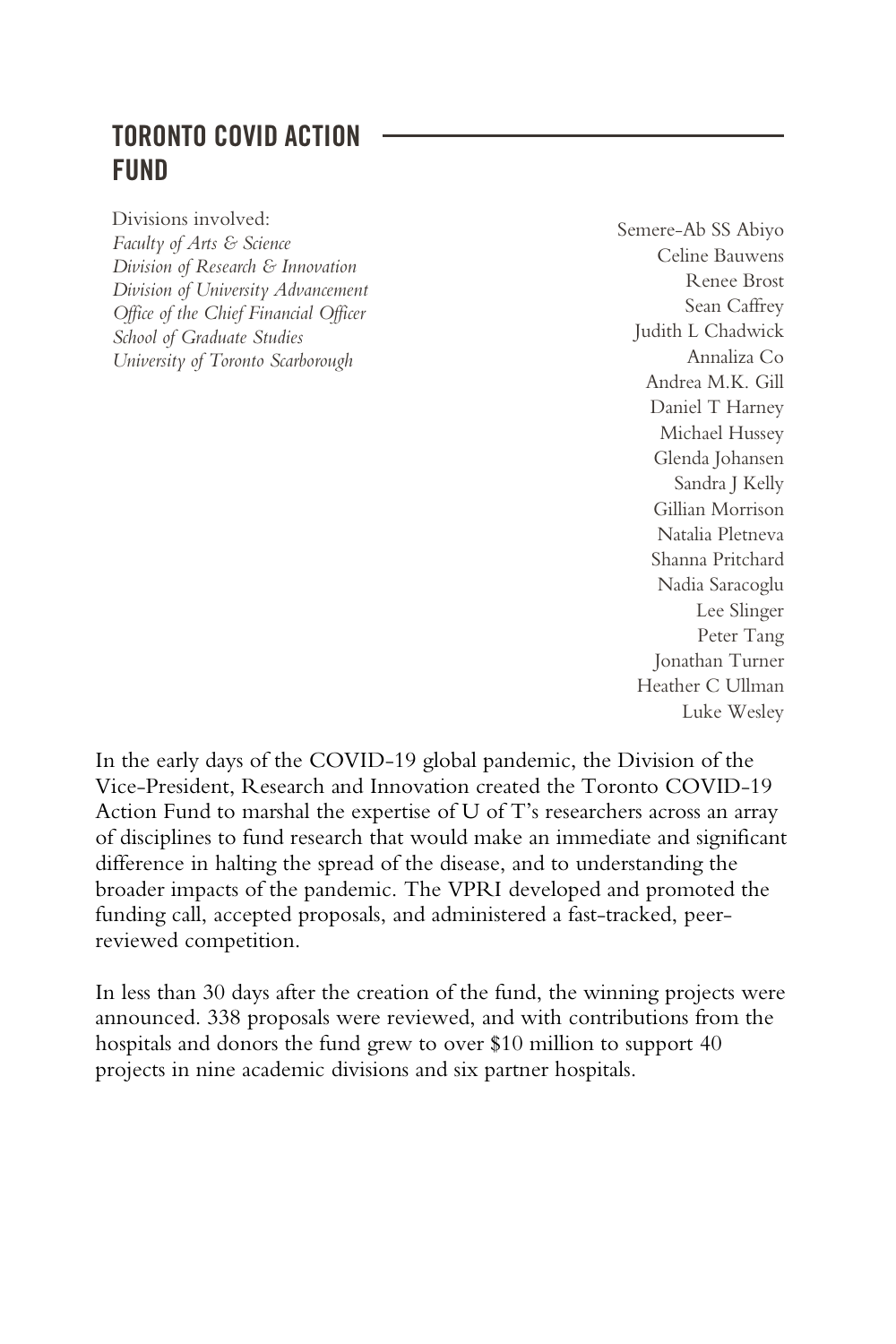#### TRANSFORMATION AAA / RSL

Divisions involved: *Faculty of Arts & Science Division of People Strategy, Equity & Culture Division of the Vice-President & Provost Office of the Chief Information Officer University of Toronto Scarborough*

Melodie Buhagiar Carlos Cardozo Demetra Deligiannis Barbara Der Jessica Eylon Sky Fairchild-Waller Jennifer Francisco Dana Gaiu Kun Gao Vindra Gooljar Philip J Harper Marylynn Joseph Disha Kapoor Lisa Ann Leung Xiaojuan Li Daniella Mallinick Parviz Moinipour David Namisato Michael W O'Cleirigh Mikael A Swayze George A Taylor Piyush Tiwari Vaishnavi Varadarajan Sheryl Vitug Toks Weah Fefe Wong Yimei Zhao

The uniquely cross-divisional team which included central offices across three Divisions and Deans Offices conceptualized, developed, and implemented two enterprise-level solutions connecting to and embedded within the University's main Human Resources Information system (HRIS). The two projects have transformed institutional processes relating to the appointment of faculty to academic administrative roles and the tracking of the research and study leave and administrative leave entitlements of all faculty.

The AAA Solution workflow allows the Provost's Office and Dean's Offices to bring forward nominees for specific AAA positions for approval and coordinates the on and and off-lining of AAAs in HRIS. With the development of the AAA Solution, the University has transitioned from a manual and time-consuming process to a much more streamlined and intuitive workflow. The end product is the creation of an accessible,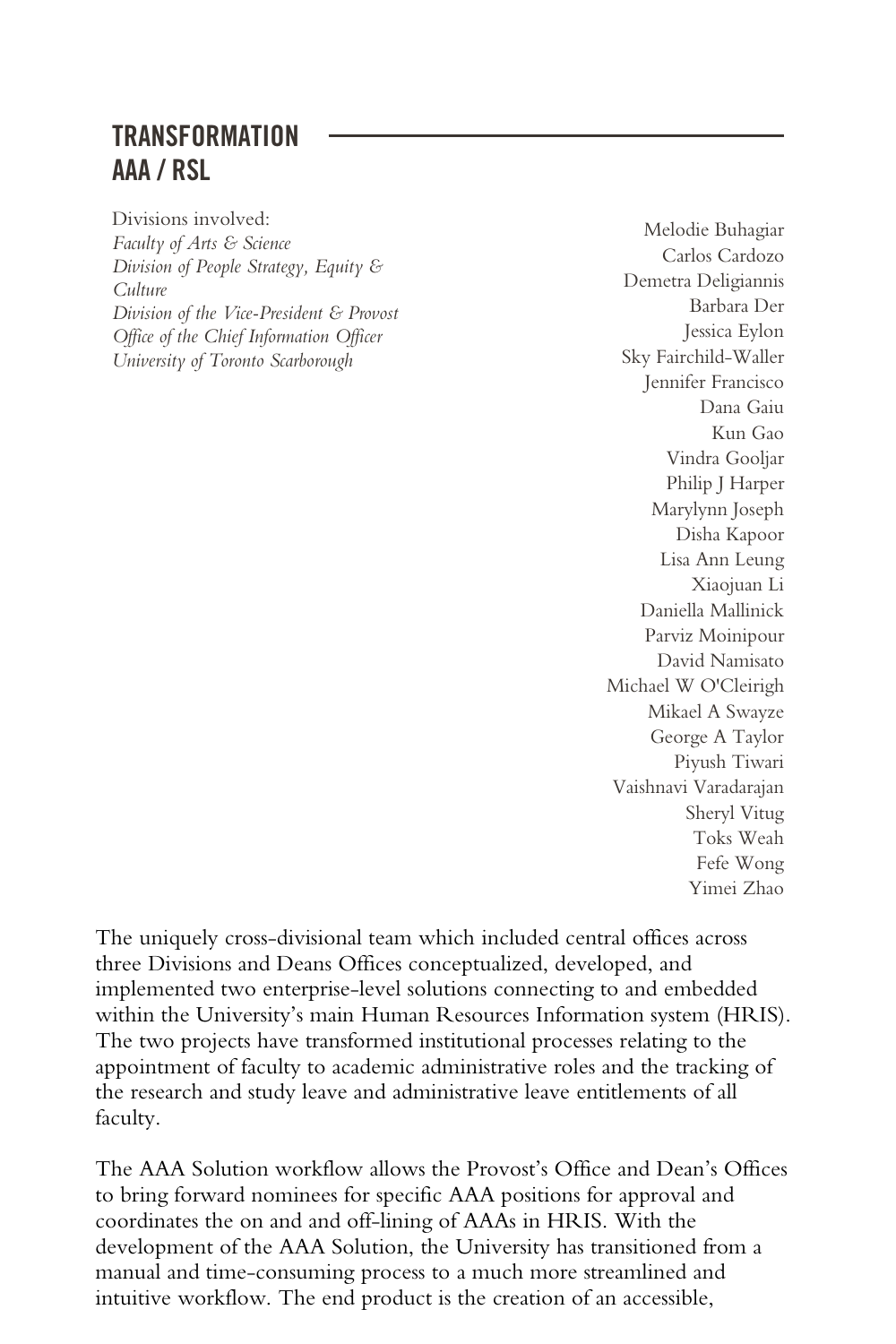consolidated, and authoritative list of all Academic Administrators and AAA positions within the University's Human Resources Information System (HRIS).

The RSL Tool consists of changes made within the University's Human Resources Information System (HRIS) that allow us, as an institution, to track and report on the research and study leave (RSL) and administrative leave entitlements of all eligible faculty at the University. These projects have significantly reduced time and effort on these tasks, generated critically important, institutional-level authoritative data that will remain current, and directly supported improved academic planning and risk mitigation.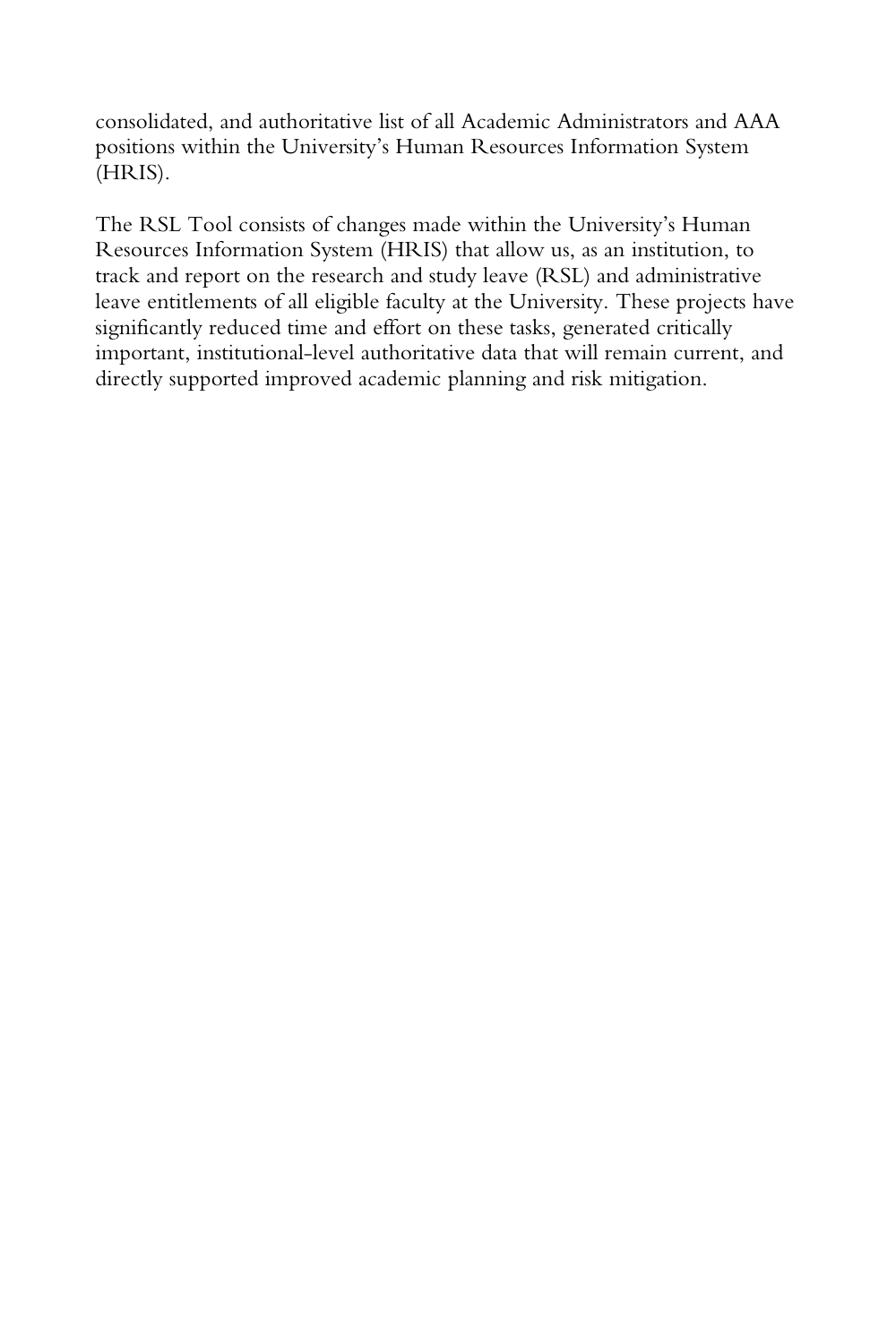## UNIVERSITY COLLEGE**'**S REVITALIZATION

Divisions involved: *Division of University Operations & Real Estate Partnerships Division of the Vice-President & Provost Faculty of Arts & Science Office of the Chief Information Officer University College Vice-Provost, Students*

Andy K Allen Steven R Bailey Horatio I Bot Guillaume Brassard Michelt Carvalho Paul Chan Ming Cheng Sotira Chrisanthidis Lucy Chung Carlos Contreras Keith Foster Margaret F Fulford Naomi Handley Peter Johnston Vladimir Kouptchinski Vivin Thomas Kurien Vettiyil Linda Ada Lewis Catherine Y MacNeil Carmela Mazin Ted W Miekus Irfan Miraj Carla Munoz Puente Arnaiz Melinda Scott Stan Szwagiel Christine Tan Tiffany Jane Wonacott David Yan Sivarajah Yogarajah

This project united members from diverse teams at U of T for a truly crossdivisional effort to plan and work toward the successful completion of the UC Revitalization. The needs and challenges of this project were myriad. The project was able to draw upon staff expertise in project planning, finances, student-facing and donor-facing communications, advancement, and in many additional areas related to facilities, safety, IT, classroom technology, building management, transportation, and many more.

The result is stunning: While honouring its heritage character, a significant part of one of the most iconic buildings on the St. George campus has been transformed. The project has provided entirely new measures for barrier-free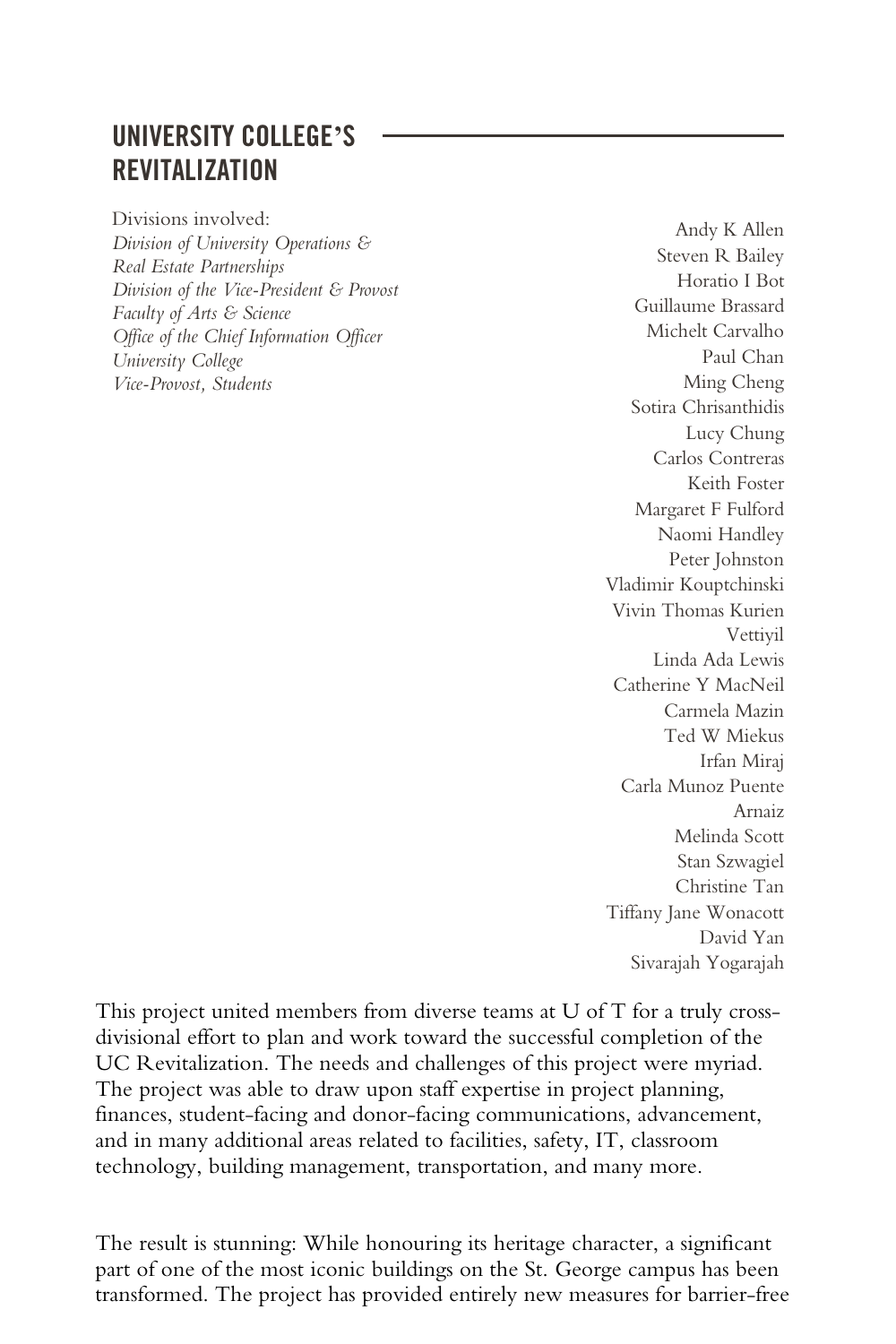accessibility, returned the Library space to its original location within the existing building, and modernized the building's function with the ability to support new programming. The project also updated the building infrastructure, renewed the West Hall as the Clark Reading Room and created a new sUCcess Commons for student support. In addition, a new cafe, the Owlery, has been created as a social hub for students and faculty.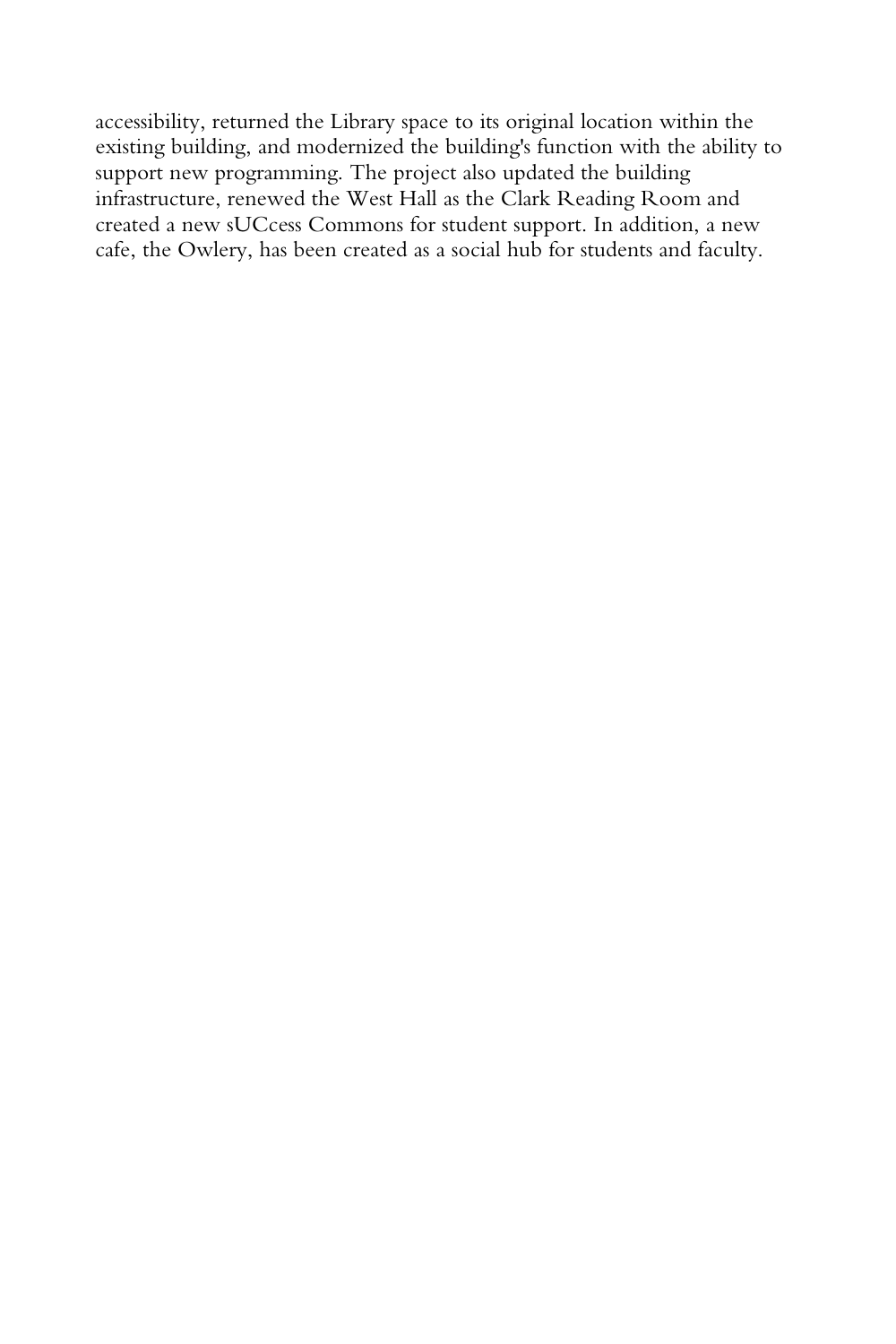## VIRTUAL HUB FOR ALUMNI

Divisions involved: *Division of University Advancement Rotman School of Management*

Giselle Arsenault Scott Baker Chuck Chan Rachel Chochinov Barbara J Dick Susan D Fischer Benjamin Goss Susan Graham Fine Danielle Holt Julia Knapp Tatiana Kreinin Jonathan Leitch Kimberly Teresa Lyn Mary Markou Ashley Meehan Jennifer Neill-Smith Emma Nguyen Melissa Pang Janet Rowe Andrea Villegas Mayorga

The DUA Alumni Relations and Communications and Marketing teams discussed a plan for digital engagement that would create a wide impact but streamline planning and resources. The teams explored how they would innovate alumni offerings, identify and understand digital platforms, and pivot beyond academic-focused material as our faculty were busy adapting their work to digital. The objective was to provide an easy and integrated way for alumni to access university-wide content while supporting divisional Alumni Relations colleagues in digitally scaling their engagement.

The result was the Virtual Hub for U of T Alumni— a one-stop engagement portal for digital resources and events, which were available and mostly free to all alumni. For the first time, the centralized alumni website became open to divisional content. The Virtual Hub harnessed the strength of U of T's alumni engagement programming, extended the reach and impact of divisional programming, and established a sustainable portal to promote virtual programming on an ongoing basis.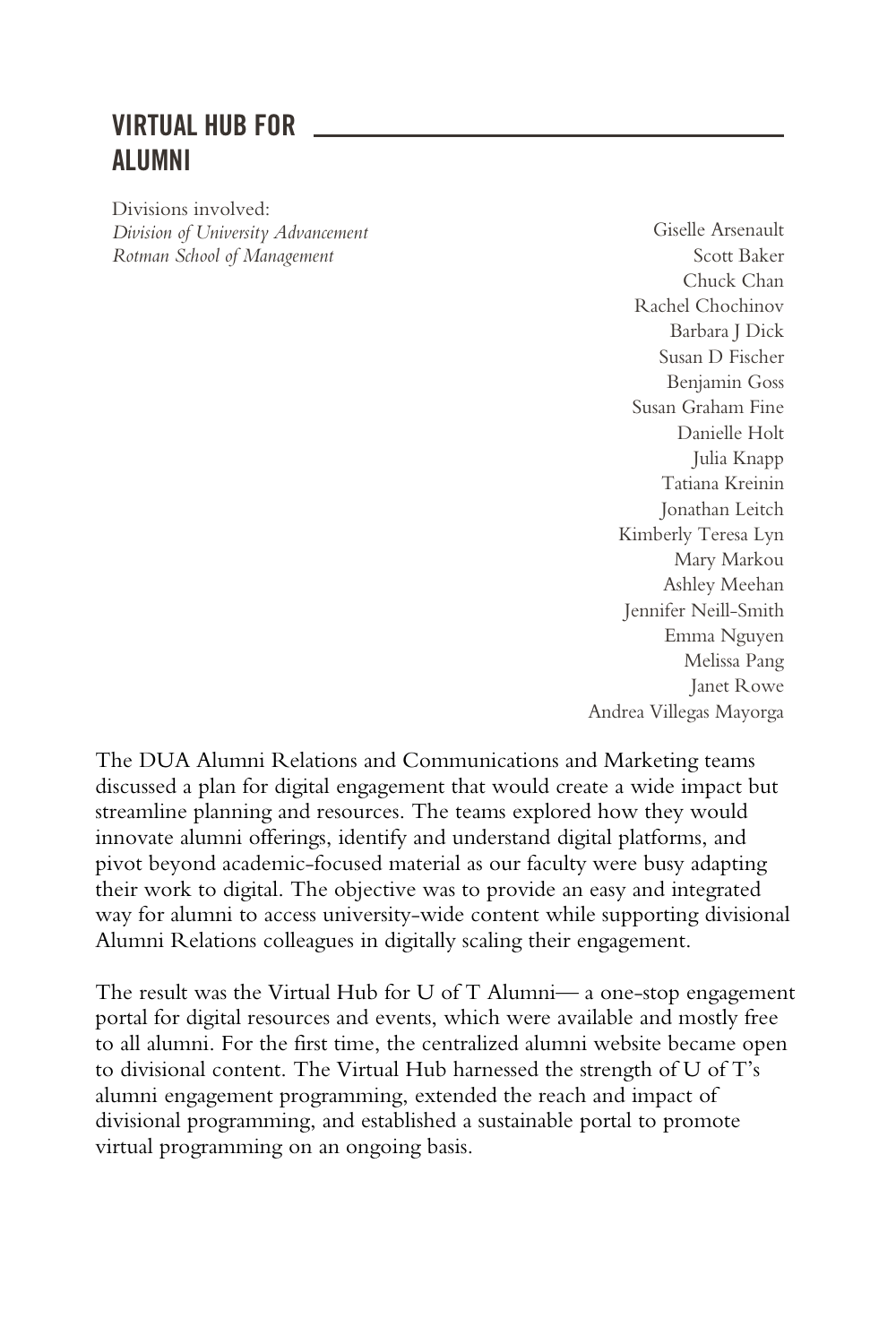## VoIP MIGRATION PROJECT

Divisions involved: *Office of the Chief Information Officer* Tony Danas

Wei-Lung Hu Tom Joe John Rygiel David Tseu Steven Wall

In December 2017, following extensive community consultation and requirements gathering, a complex, large-scale, multi-year project to replace over 13,000 legacy Bell Centrex telephone lines with Voice over IP (VoIP) phone lines was launched. This migration project was officially completed on November 30, 2020.

The migration to VoIP has reduced the University's average annual telephony spend from \$5.5M in the years before 2017 to a forecasted \$2.4M in 2021. In addition to the significant per line cost savings that departments now enjoy, this project represents ongoing savings by eliminating longdistance calling charges within North America, as well as the cost of moves, adds and changes that our previous provider charged when a telephone line was moved from one location to another.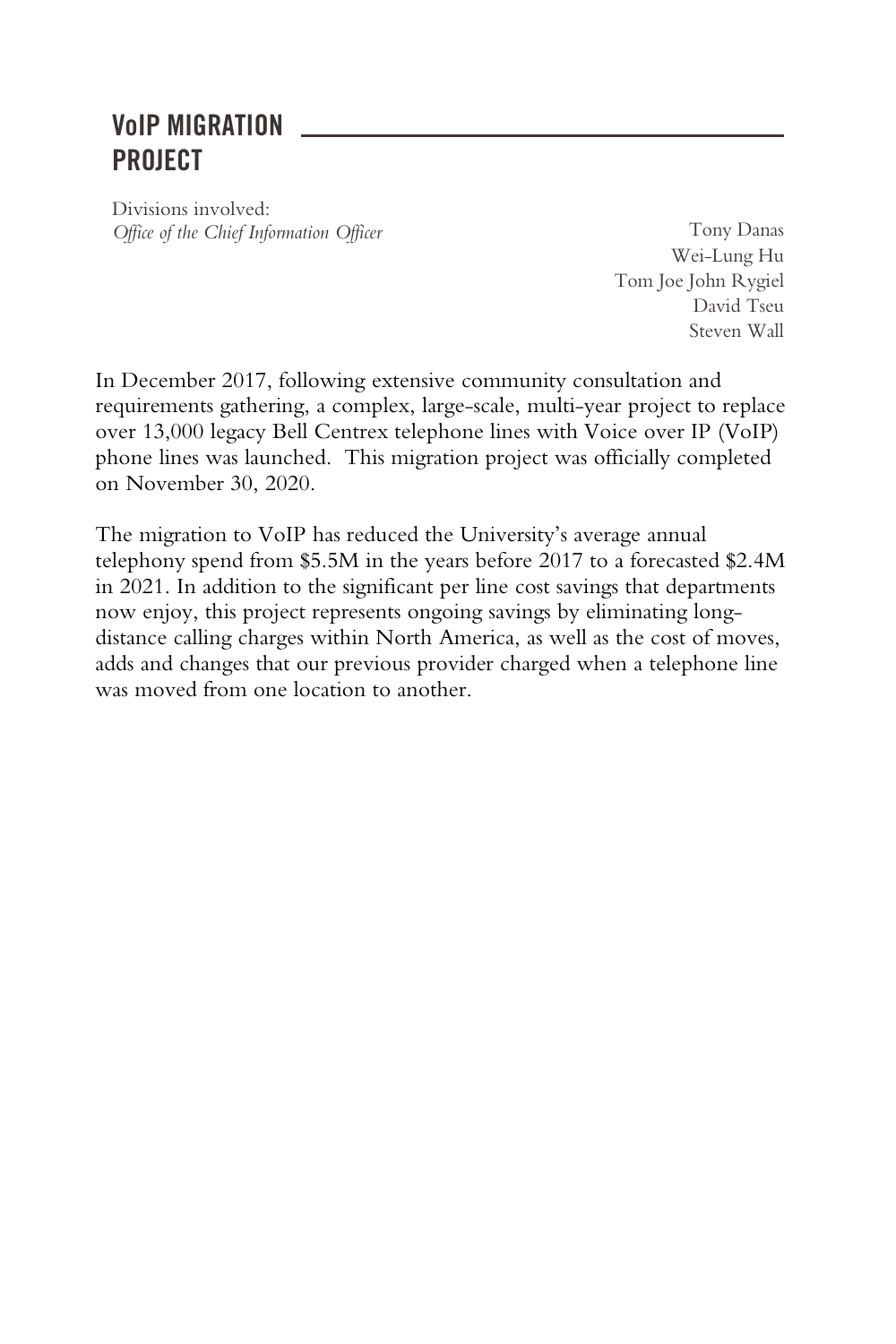## WELL BEING COLLECTIVE

Divisions involved: *Faculty of Arts & Science Faculty of Law Division of the Vice-President & Provost University of Toronto Scarborough Vice-Provost, Students*

Olivia Allen Warren Bathie Jenny Blackbird Seika Boye Alicia Brown Davina TW Chan Zoe Dille Danielle Dinunzio Terry Gardiner Tom Jaffe Moss Gillian Lewis Punita Lumb Ezinwanne Odozor Harry Martin Phills Rebecca Price Jessica Rayne Andrea Wasserman Chun Kit Chris Wong

The Well Being Collective at Hart House is a multi-unit collaborative initiative that seeks to explore wellness while centring and highlighting the experiences and practices of Indigenous, Black, and Racialized students, staff and faculty, as well as those of the greater community. The Collective is about creating space for Indigenous, Black, and Racialized people to explore wellness from a lens that centres on their particular experiences, voices, and knowledge.

This space and collaborative aim to support and examine what it means to live and be well through dialogue, movement, and reflection. Approaches include in-person, real-time virtual and "any time any time zone" asynchronous sessions that support physical and mental health for students, staff, faculty and community.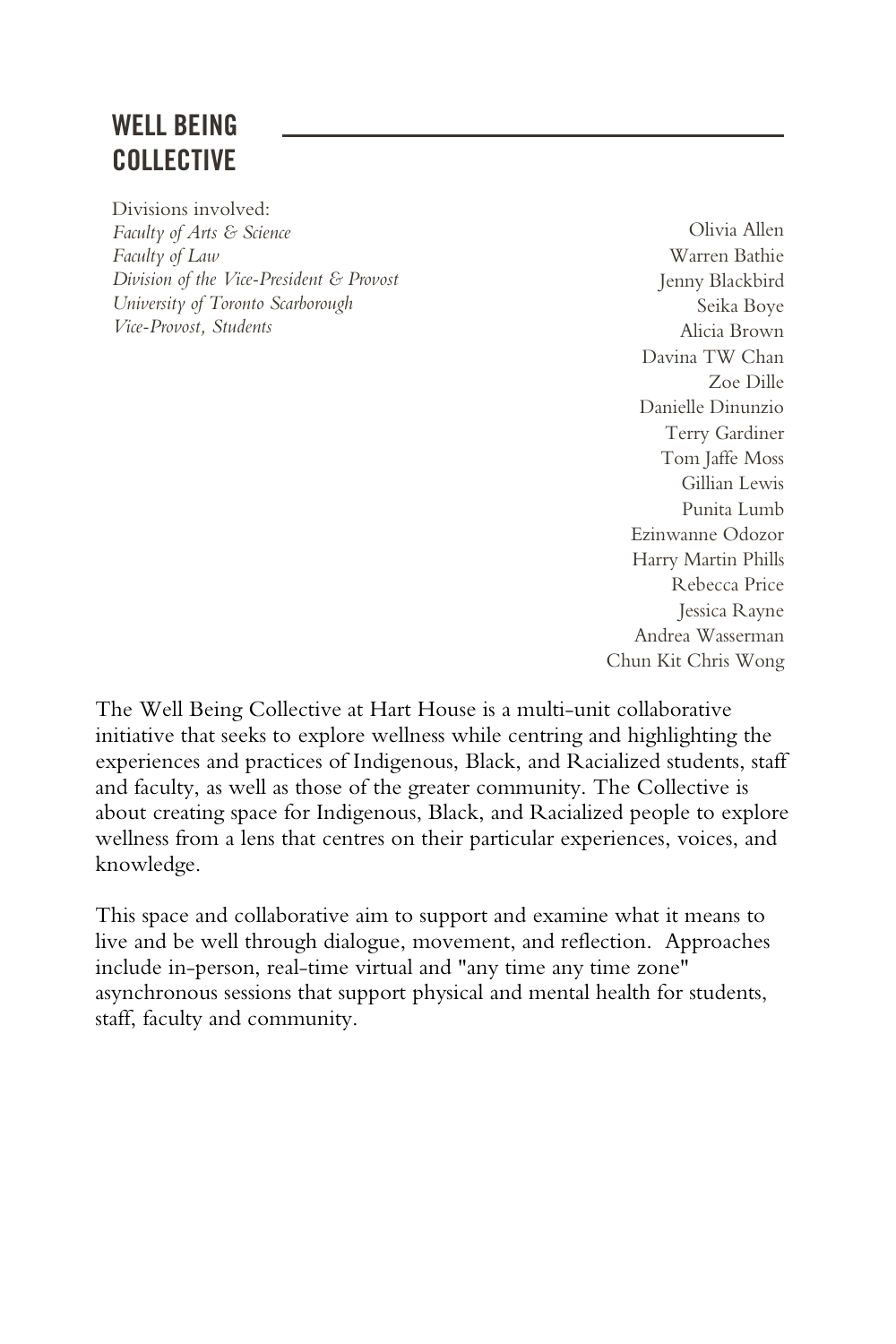## YOUR **JOURNEY**

Divisions involved: *Faculty of Applied Science & Engineering Faculty of Arts & Science Division of People Strategy, Equity & Culture University of Toronto Scarborough*

Allison HF Burgess Jennifer Lee Davies Sania Hameed Cynthia Jairam Peggy Shkuda Megan Tate Kathy Vi Mac

Your Journey: A Career Guide for Trans and Nonbinary Students is a firstof-its-kind resource in Canada, developed by a group of professionals from career units across U of T's three campuses, in partnership with Career Exploration & Education and the Sexual & Gender Diversity Office.

Your Journey was created in consultation with and at the request of trans and nonbinary University of Toronto students and alumni, and offers strategies and insights that can support trans and nonbinary students in exploring their career options, applying for jobs and navigating the workplace.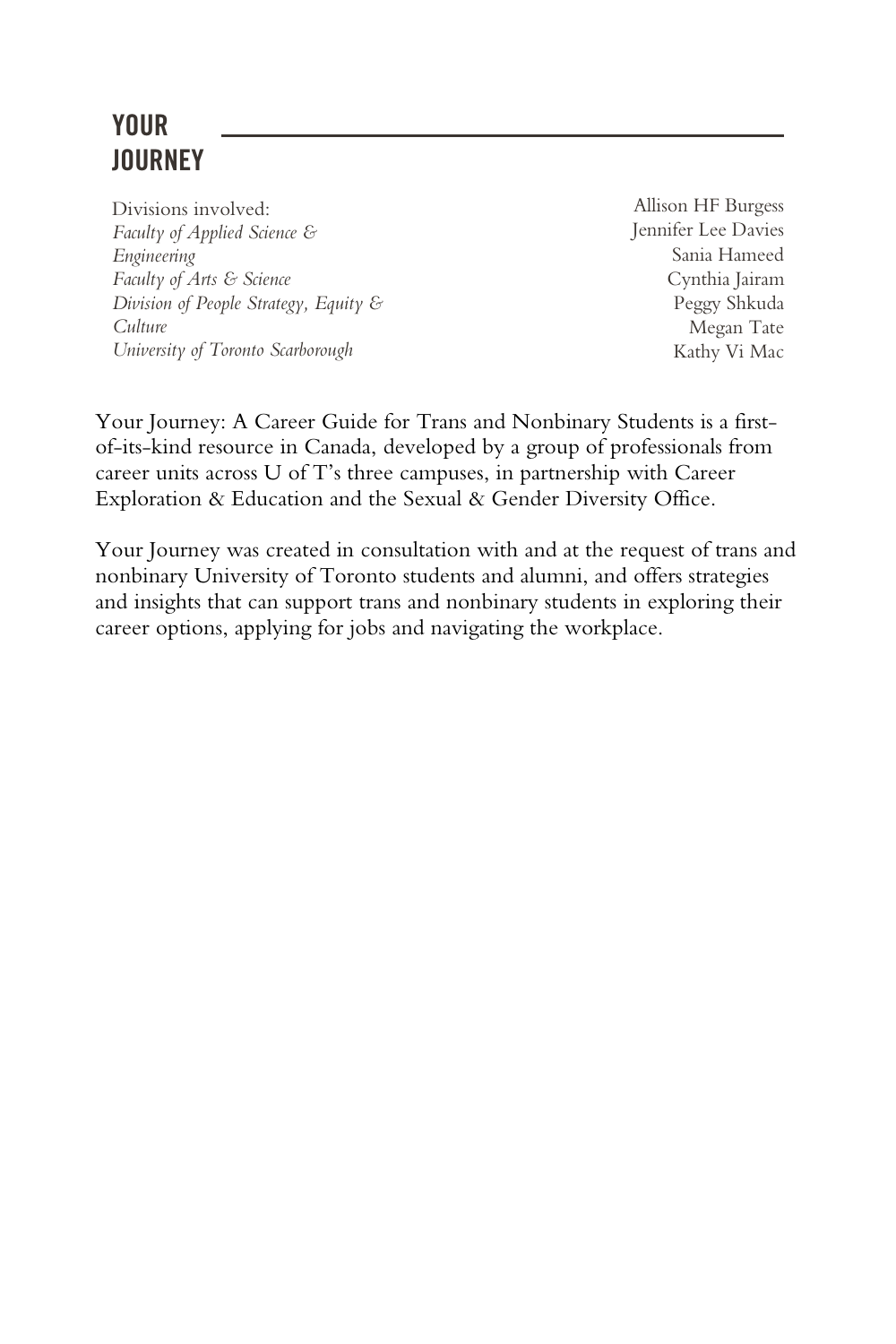Individual Recipients: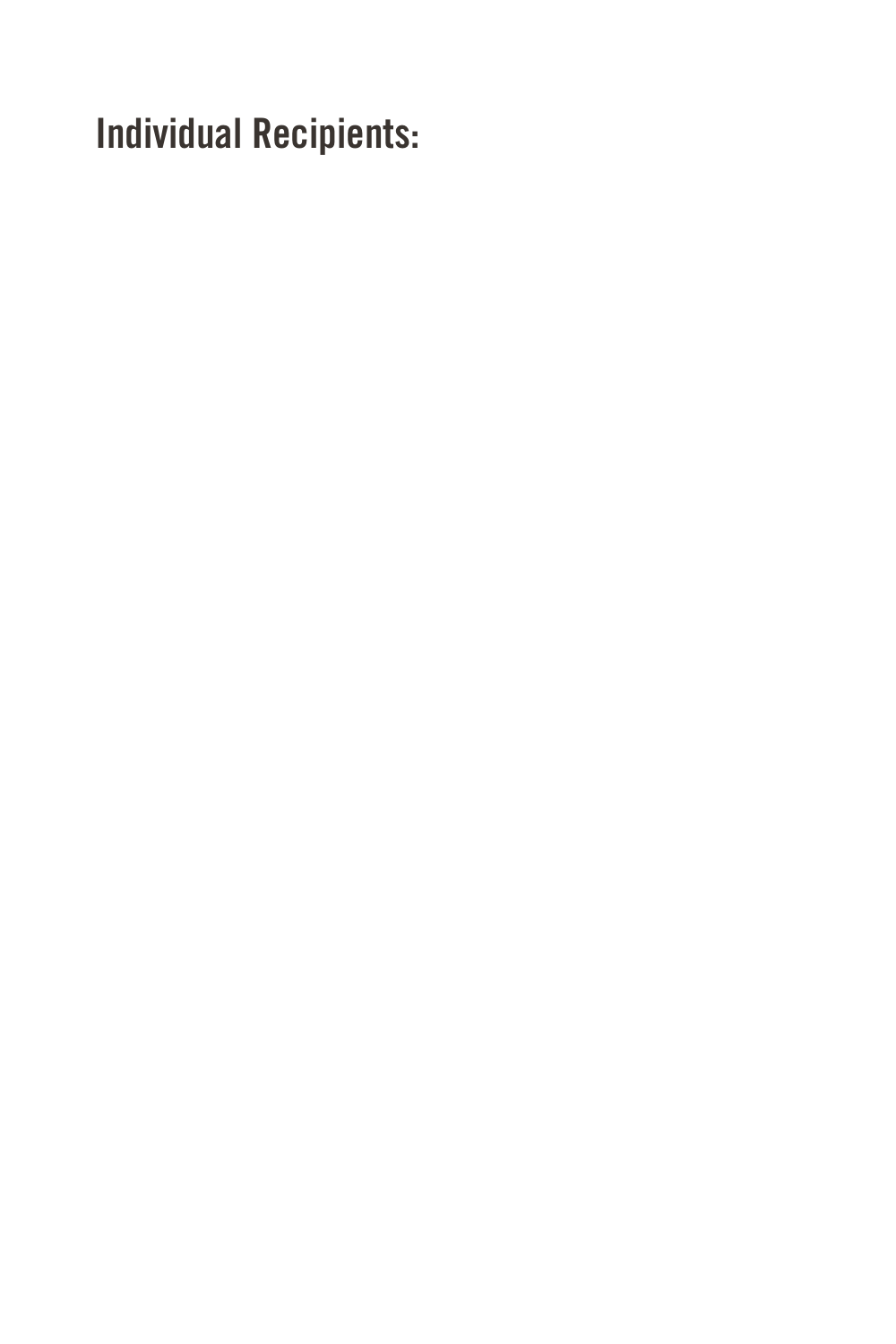#### BLACK LEADERSHIP WITH BNI

Divisions involved: *Rotman School of Management* Neel Joshi

As a response to acts of profound racial injustice, Neel Joshi at the Rotman School of Management (with supervision from Prof Ann Armstrong and Wes Hall of BNI) led the design and development of the Black Entrepreneurship & Leadership in Canada Experiential Course. This course included participants from the Rotman MBA Program, Alumni Community and Black Community Leaders from across Canada (referred by Black Led and Serving Organizations). It explored and supported actions to address anti-Black racism and systemic barriers to Black entrepreneurship, to reflect Black experiences and excellence, and to foster a culture of inclusion in the Canadian business ecosystem. The course is unique to the University of Toronto and the first of its kind in Canada and featured a number of case studies designed by leading Black scholars.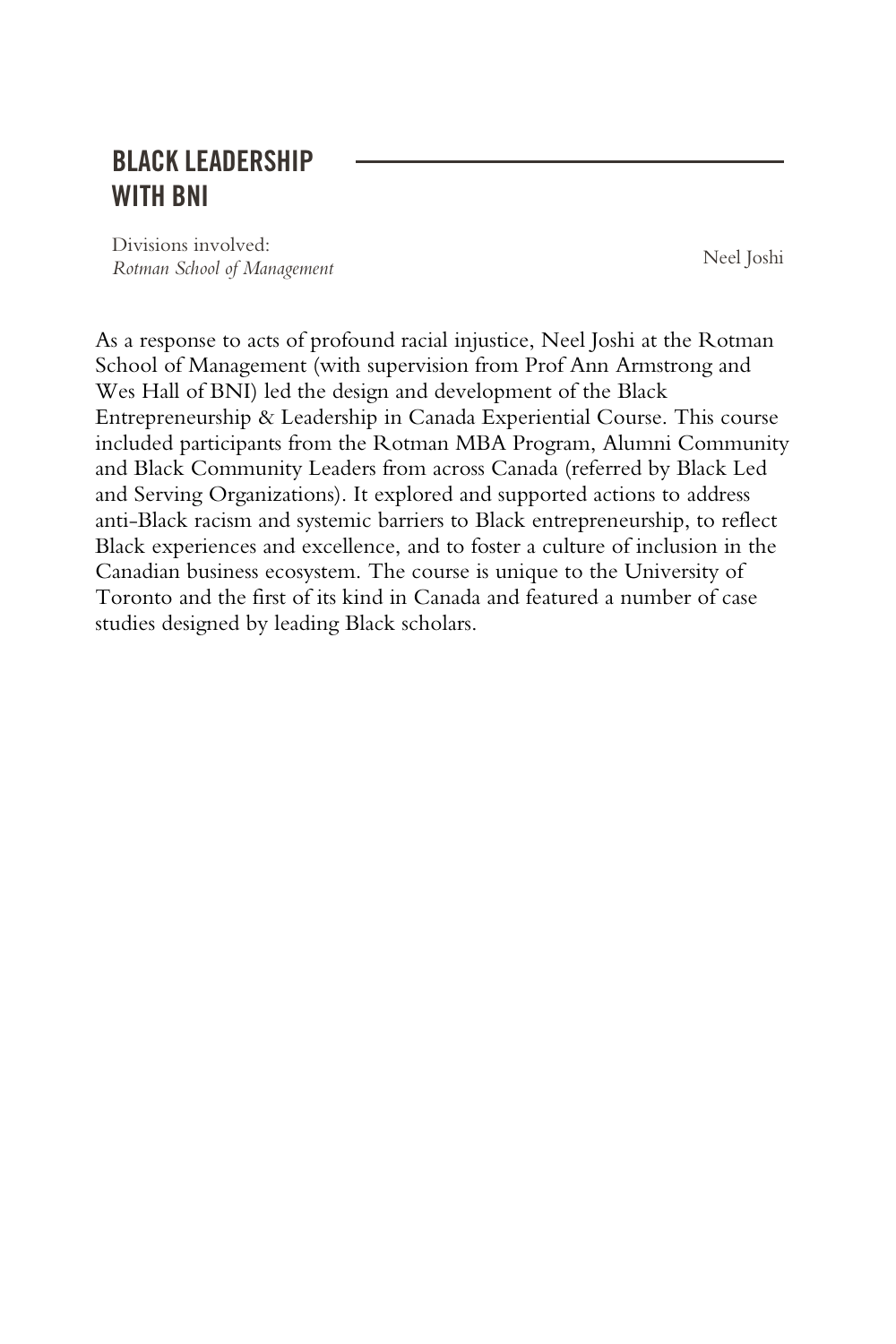#### ELEV8 PROGRAM AT UTSC

Divisions involved: *University of Toronto Scarborough* Desma Charlemagne-Michel

Too often, exceptional work is unseen. Desma's work is not only impressive but is also sector-leading and has helped position U of T as a leader in the HR and Equity, Diversity and Inclusion space. The innovative program Desma has created is specific and targeted in its ambition to improve the employee experience and address inequities (and advance EDI) at the UTSC campus.

Elev8 was designed to be a program led by racialized coaches and facilitators. Desma partnered with a racialized career and business coach to develop a robust and innovative training program that includes a series of professional development modules. The program was designed with the UTSC community in mind and consists of nine (9) modules covering specific subject areas: Building and Cultivating Resilience; Workplace Communication; Conflict Management; Emotional Intelligence; Work-life Balance; Career Progression; Team Building; Managing Stress and Change Management for managers/leaders.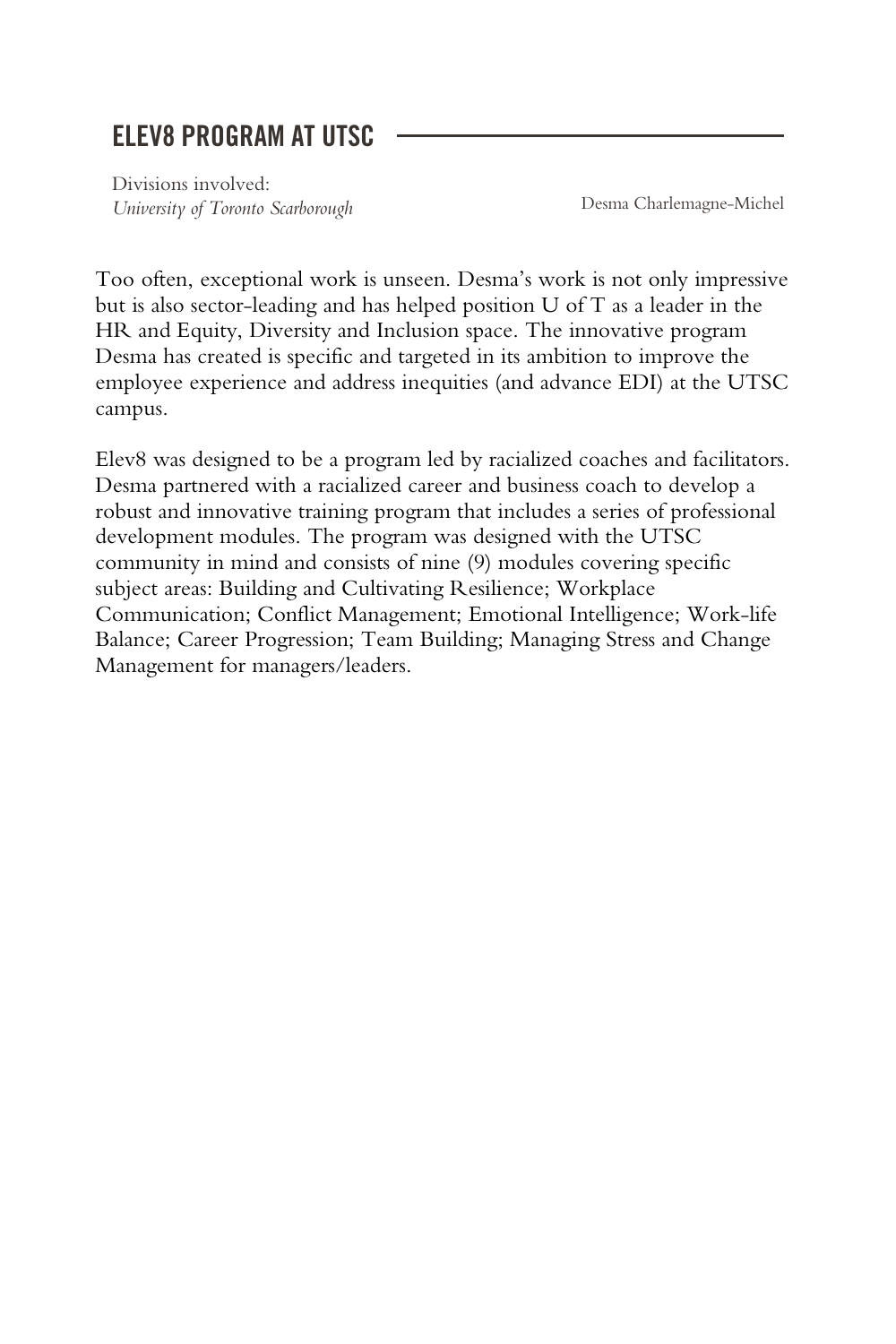#### KROLL VIRTUALIZATION

Divisions involved: *Faculty of Pharmacy* Adam Trent

Kroll is a pharmacy management solution used by pharmacists and in other specialized clinical settings. The training of junior students on the use of Kroll to practice processing prescriptions is an integral component of Pharmacy programs at the Leslie Dan Faculty of Pharmacy.

Before the pandemic and the move to remote learning, students accessed the Kroll platform within a laboratory setting. With the move to remote learning, students were not able to access the platform without visiting the Faculty, for required laboratories or to practice their skills.

The decision was made to move the platform from the physical laboratory environment where only a limited number of students could access the software at specific times to an online environment accessible to all students, all the time, on any device.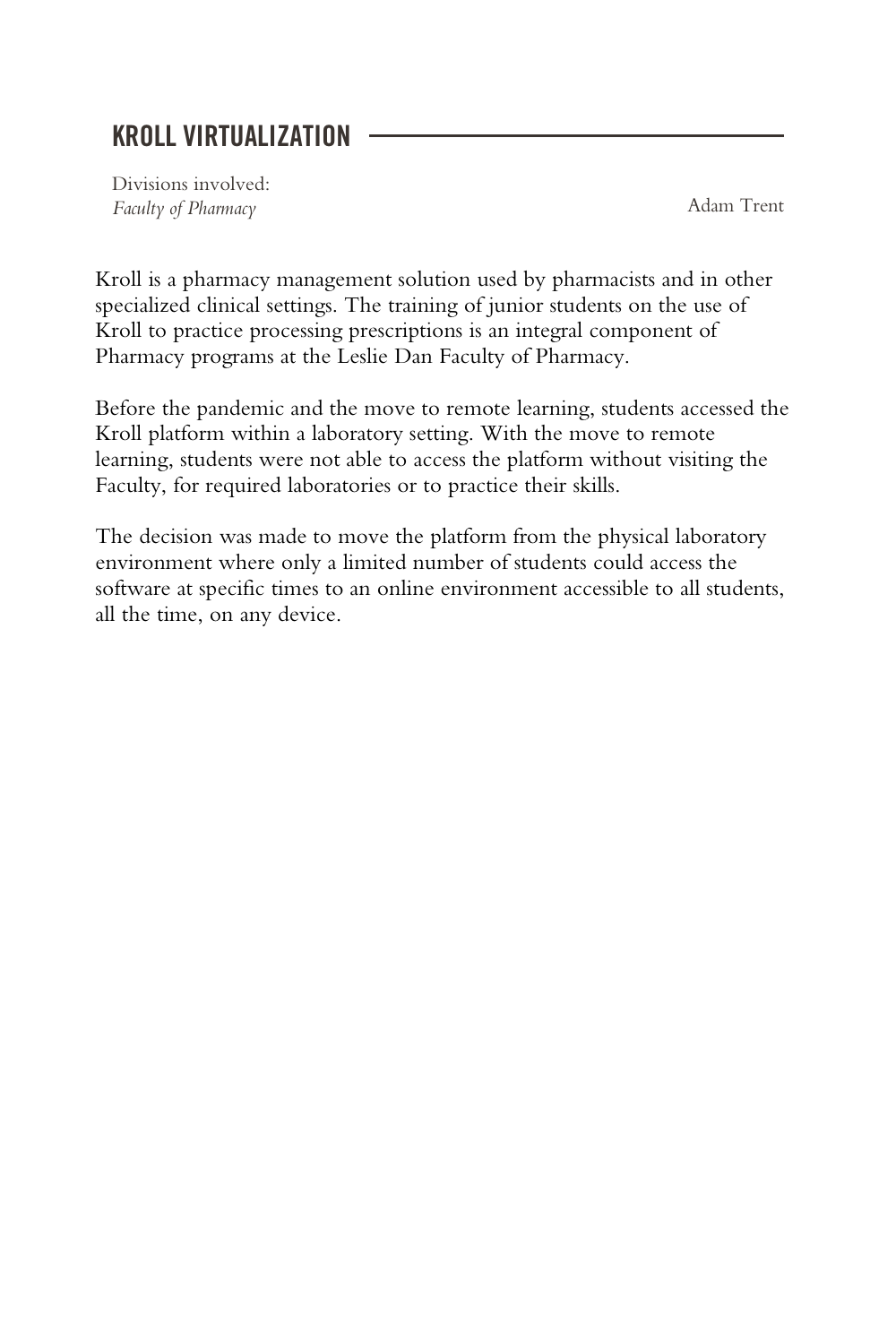#### LEARNING & (RE)CONCILIATION

Divisions involved: *Office of the Vice-President & Provost* Bonnie Jane Maracle

Bonnie Jane's work is not easily summarized in a delineated project description. Hers is a tireless, ongoing contribution to (1) transform student perspectives on learning (through workshops and development of resources, including Medicine Wheel perspectives of learning and of wellness that align with recent scholarship in social-cognitive neuroscience and traumainformed pedagogy); (2) educate and train staff in Indigenous wisdoms, including personalizing Land Acknowledgments and learning to appreciate and practice Indigenous learning methodologies; and (3) support structural and cultural changes to advance Calls to Action towards TRC, including renaming buildings with harmful legacies and changing the culture of what it means to teach and educate through her chairing of the Indigenous Learning Committee at Academic Success, in work with both staff and students U of T-wide.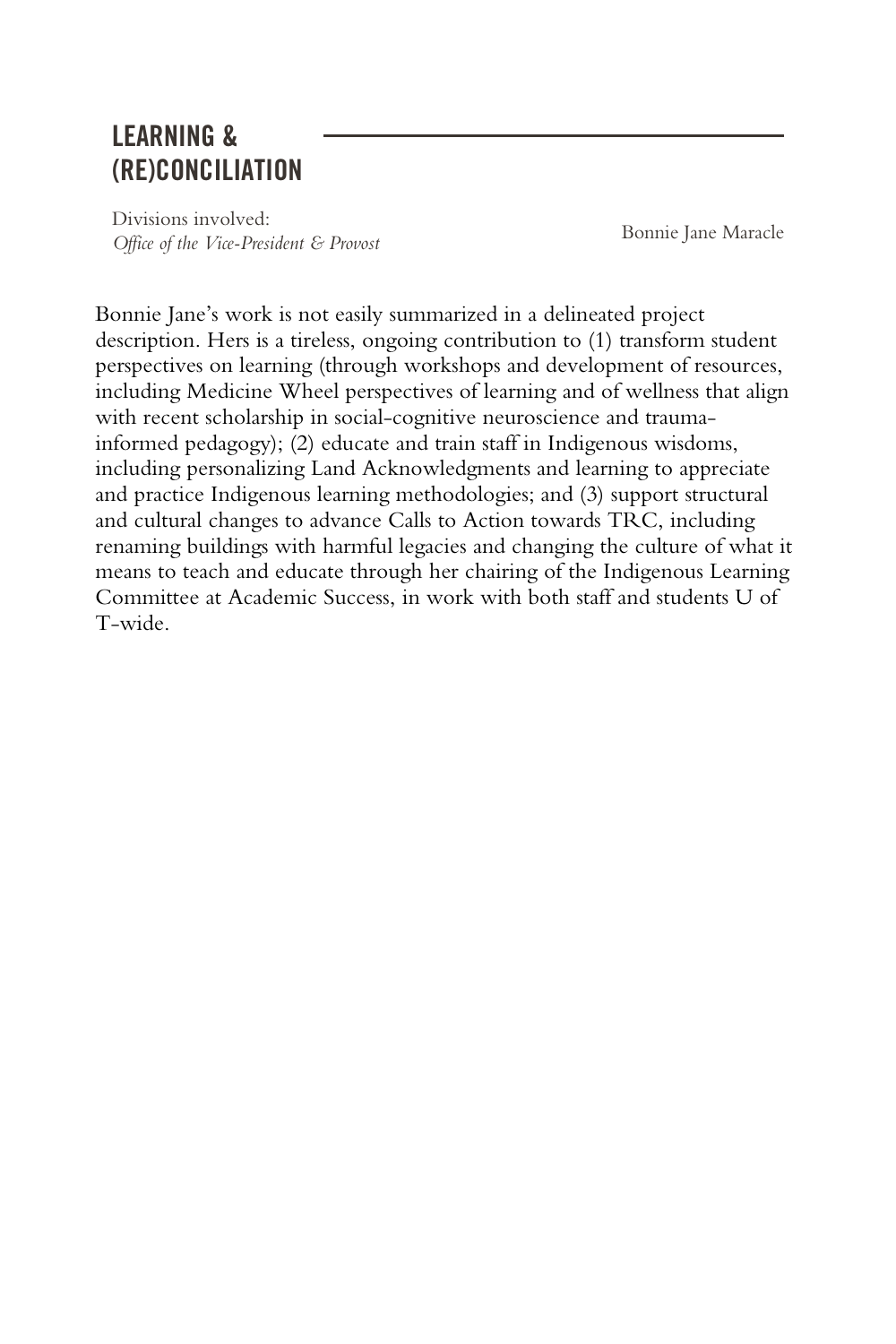## **UNDERGRADUATE ST<del>UDENT</del>** HUB

Divisions involved: *University of Toronto Mississauga* Murray Clayton

Using web-based tools, Murray Clayton, Program and Event Coordinator for the Forensic Science Program at UTM, created both a digital home for Program students through the Forensic Science Hub on Quercus, and designed creative and unique spaces instead of in-person events by hosting 122 participants in the 2021 Forensic Science Day on Gather Town and YouTube channel, and led virtual outreach events for 15 schools across the **GTHA** 

In 18 months of unprecedented high stress and bouts of isolation, Murray created havens for the Forensic Science students, faculty, staff, and external stakeholders that fostered camaraderie, advanced an inclusive culture, and provided equitable opportunities.